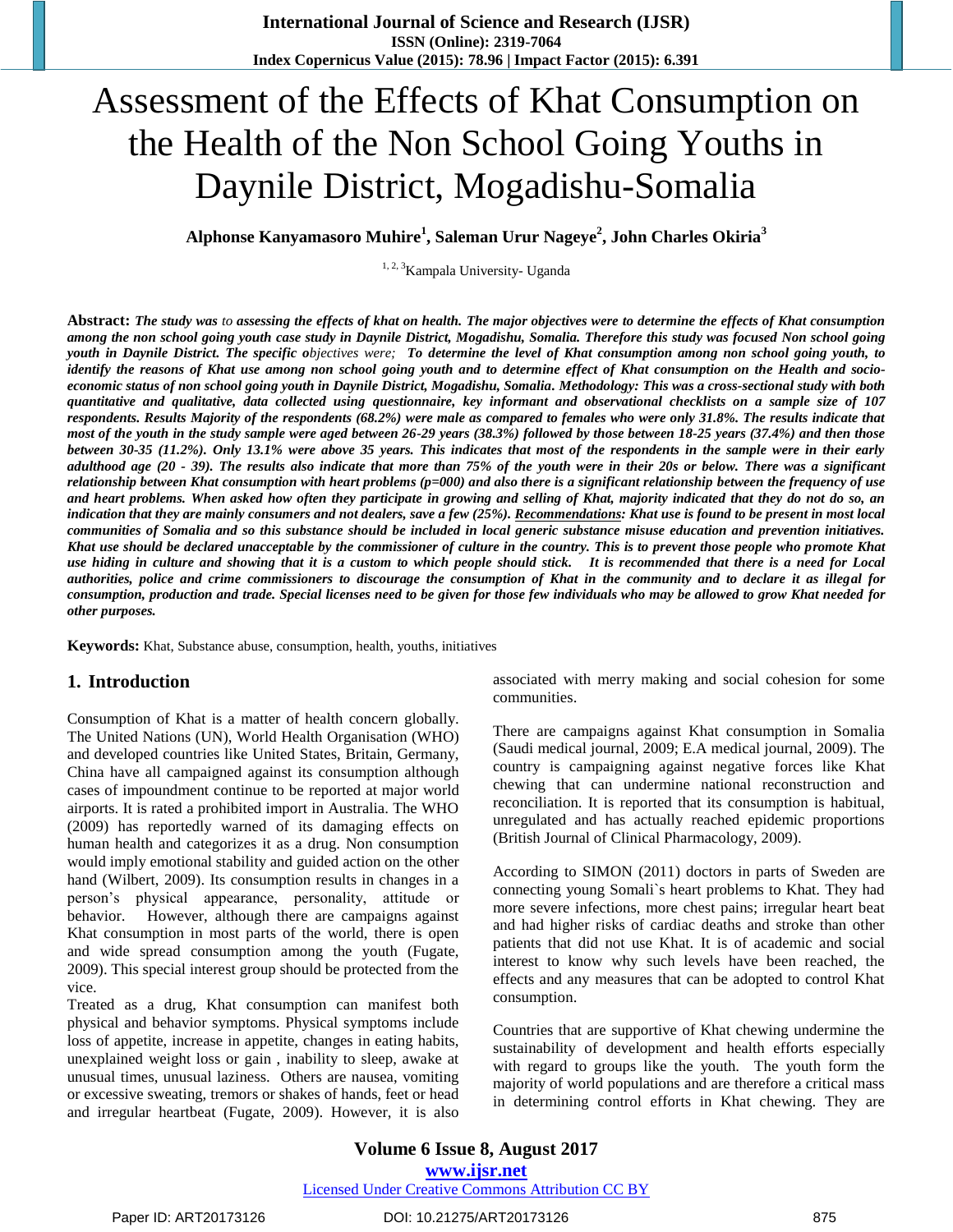potential targets and sources of education as a key element in the control efforts (Anderson & Carrier, 2011).

A habitually depressed youth community cannot be proactive, rendering the national health planning process futile. Whereas the youth have the energy and other resources, they can be misguided to channel this potential to unproductive habits. The energy that would otherwise be put to development efforts by a productive age group is instead invested in Khat chewing. This justifies the researcher"s interest in the area.

Consumption of Khat could be dangerous to human health. It would appear communities are not sensitized on the danger it poses to human health, concentrating on the short term excitement it is reported to have on its consumers. It depresses the human immune system, causes memory shortfalls, and disorganizes reproductive systems as well as thermoregulatory functions in man. This study will emphasize efforts to understand more the habit of Khat chewing and hence devise more effective control measures

# **2. Statement of the Problem**

The youth are increasingly being made to believe in life styles that disturb their health. One of these life styles is Khat consumption (Douglas & Lintzeris, 2011). There is open and wide spread consumption that law makers and consumers seem not to bother about (Fugate, 2009).

Khat is a stimulant herb whose consumption can be harmful. It is associated with idleness and hypertension. Chronic consumption can lead to impairment of mental health, personality disorders and mental deterioration. It can lead to increased susceptibility to infectious diseases like TB, HIV and hepatitis (Fugate, 2009).

For a long time Khat chewing has been going on in various parts of the world, but mainly in Asia and Africa (Krikorian, 1983). In other continents like Europe and America, Khat chewing was introduced by migrants mainly from African countries of Somalia, Ethiopia, Eritrea, Kenya and so on. In the whole world, the two most prominent countries for Khat chewing are Yen and Somalia (Krikorian, 1983). According to Krikorian (1983), Khat chewing is common in countries within the horn of Africa, the Arab Peninsula, East and Southern as well as parts of Asia. Its cultivation is also common in those areas, although it is more pronounced in Ethiopia, Yemen and Somalia (Odenwal, 2006). According to Odenwal (2006), Khat was first caltivated in Ethiopia in a place called Hararge highlands and from there, it was taken to Yemen (Gebissa). From that time, Khat as a plant has been described using different botanical and common names. Khat chewing started as a habit among casual workers, after discovering that it can help reduce physical fatigue while travelling or working (Odenwal, 2006). It is mainly the young and tender leaves and stems that are chewed. The chewers of Khat keep an egg-sized bolus in their cheek for several hours,

while swallowing the extracted juice, after which they spit the bolus anywhere they find (Al-Motarreb *et al.*, 2002).

Despite all the facts about Khat chewing, it is unclear whether the chewers in Somalia are well aware about the dangers it has on their health. It has been indicated that Khat chewing has numerous effects to the health of users. For example, Khat chewing has been associated with health problems like cancer, ulcers, liver diseases, dizziness, insomnia, headache, fatigue, disrupted sleep, impotence, low birth weight, still birth, impaired lactation, hyperthemania, perspiration and so on (Heather *et al.*, 2011). According to Erica (2010), Khat chewing has increased in the last two decades and its health effects have become a global problem among its users who are now spread worldwide. Somalia is one of the countries where Khat chewing has been identified for a long time. For example, the demand for Khat in Somalia before it was banned was estimated to be at 20 tons every day and an amount worth US\$ 800,000, used to be shipped from Kenya on a daily basis (Erica, 2010). In one city of Hargeisa, Somaliland, the demand for Khat trade was estimated to be at 300,000 US\$ per day (Erica, 2010). Despite all the facts about Khat chewing, little has been empirically and scientifically documented about the extent of its usage as well as the extent of its effects especially on health of people in Somalia (Odenwald *et al*., 2007).

# **General Objective**

The main objective of this study was to determine the effects of Khat consumption on health of the non school going youth in Daynile District, Mogadishu, Somalia.

## **Specific Objectives**

The specific objectives of this study are

- 1) To determine the level of Khat consumption among non school going youth in Daynile District, Mogadishu, Somalia.
- 2) To identify the reasons of Khat use among non school going youth in Daynile District, Mogadishu, Somalia.
- 3) To determine effect of Khat consumption on the Health and socio- economic status of non school going youth in Daynile District, Mogadishu, Somalia

# **3. Literature Review**

Khat (pronounced "cot") is a stimulant drug derived from a shrub (Catha edulis) that is native to East Africa and southern Arabia. The khat plant itself is not scheduled under the Controlled Substances Act; however, because one of the mindaltering chemicals found in it, cathinone, is a Schedule I drug (a controlled substance with no recognized therapeutic use), the Federal Government considers khat use illegal. (Erica, 2012).Leaves of the khat shrub are typically chewed and held in the cheek, like chewing tobacco, to release their stimulant chemicals.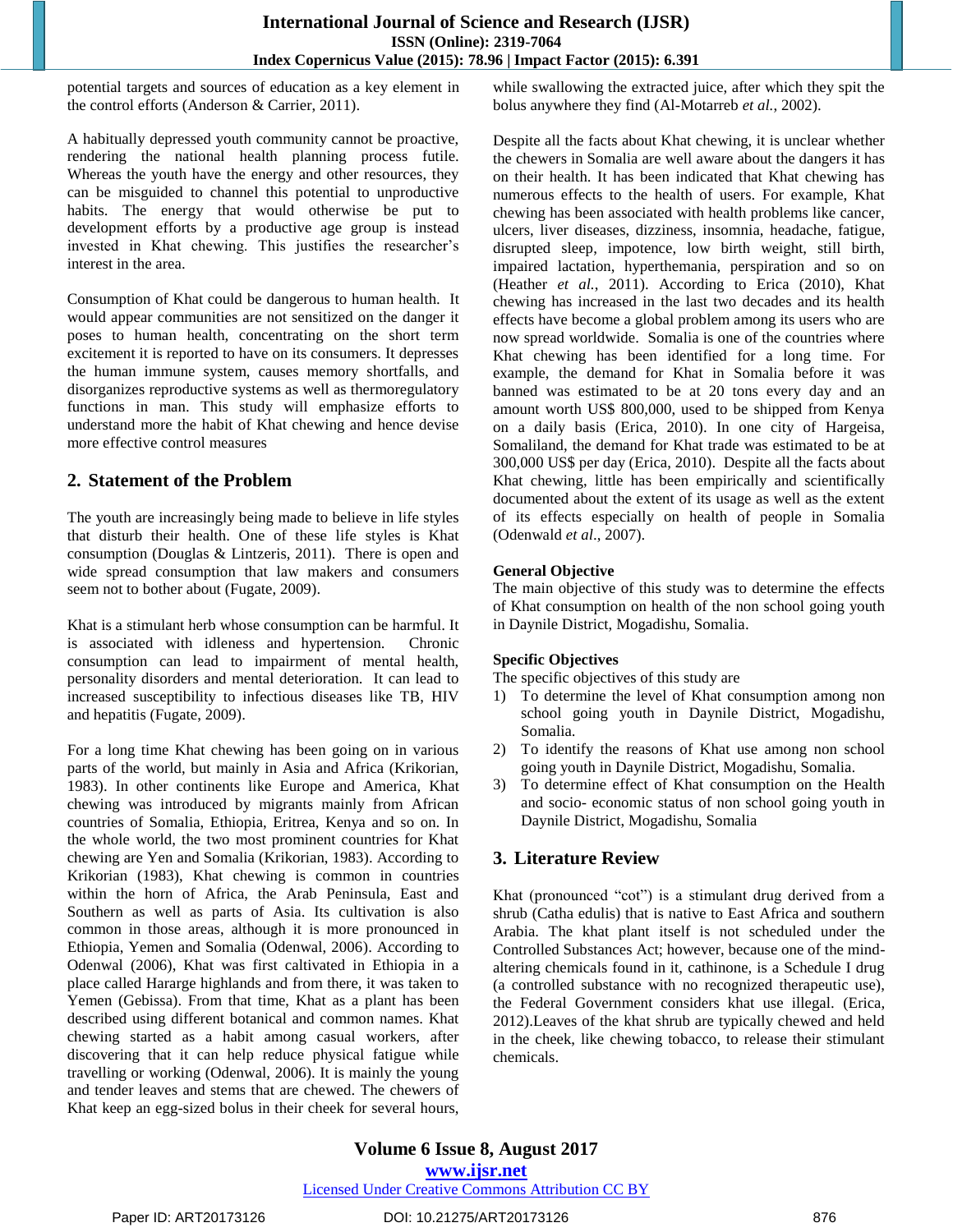The main psychoactive ingredients in khat are cathinone and cathine. These chemicals are structurally similar to amphetamine and result in similar stimulant effects in the brain and body, although they are less potent. Like other stimulants, cathinone and cathine stimulate the release of the stress hormone and neurotransmitter norepinephrine and raise the level of the neurotransmitter dopamine in brain circuits regulating pleasure and movement. (Odenwald *et al*., 2007).

It is estimated that as many as 10 million people worldwide chew khat. It is commonly found in the southwestern part of the Arabian Peninsula and in East Africa, where it has been used for centuries as part of an established cultural tradition. In one large study in Yemen, 82 percent of men and 43 percent of women reported at least one lifetime episode of khat use. Its current use among particular migrant communities in the United States and in Europe has caused concern among policymakers and health care professionals. No reliable estimates of prevalence in the United States exist. (Advisory Council on the Misuse of Drugs (ACMD), 2013)

According to Al-Hebshi & Skaug (2005), Khat is a name given to the leaves of the Catha edulis tree, which is native to regions in East Africa and the Middle East. According to Odenwald *et al*. (2007) Catha edulis is a native flowering plant mainly found in the horn of Africa countries such as Somalia, Ethiopia and so on. Despite its originality in the horn of Africa, its usage goes beyond and of recent it has been said to be global. It has been indicated by Morgan (2012) that for centuries, Khat has been chewed by many people mainly in countries such as Yemen, Ethiopia, Somalia and Kenya. Several reports including that of Morgan (2012) have further indicated that Khat usage has gone global, reaching countries like Australia, UK, Canada, USA and so on. The dominance of Khat chewing has been generally agreed to be in the horn of Africa and the Arabian Peninsula. Among communities from these areas, khat chewing has a history as a social custom dating back thousands of years (Advisory Council on the Misuse of Drugs (ACMD), 2013).

Khat contains a monoamine alkaloid called cathinone an amphetamine, which is said to cause excitement, loss of appetite and euphoria. It was classified by WHO as a drug of abuse that can cause serious health and social problems among the using communities and individuals (ACMD, 2013). Khat chewing has been targeted by various anti-drug organisations. It is a controlled substance in countries like USA, Canada and Germany, although its production, sale and consumption are legal in many other nations, such as Somalia, Ethiopia, Yemen and Djibouti. It has been given various names traditionally; such as Khat, Qat, Ghat and Chat, basically in its home regions of the Horn of Africa and the Arabian Peninsula. In some Western countries, it is called the Arabian tea, but in Great Lakes countries, it is called Mraa and in South Africa, it is called the bushman's tea (Marshall Tim, 2010).

For a long time, Khat-chewing has been majorly restricted to its original countries of cultivation but of recent, it has found its way to South Africa, Europe and America (Al-Mugahed, 2008). Its fresh leaves and tops are chewed more or less frequently, dried and consumed as tea, to achieve a state of euphoria and stimulation. The leaves or the soft part of the stem can be chewed with either chewing gum or fried peanuts to make it easier to chew. Its confinement to the regions where it is grown, was because only the fresh leaves have the desired stimulating effects. But in recent years, improved roads, offroad motor vehicles, and air transportation have increased its global distribution and as a result, the plant has been reported in England, Wales, Rome, [Amsterdam,](http://en.wikipedia.org/wiki/Amsterdam) Canada, Israel, Australia, New Zealand, and the United States (Basker, 2013). Several reasons may explain the consumption of Khat, but in Somalia, despite its rampant use, less empirical investigations exist to explain what moves people who are predominantly Muslims to chew the Khat. Traditionally, Khat is used as a socializing drug, and this is still very much the case in Yemen, where khat-chewing is predominantly a male habit. Yemenis use traditional costumes and chew the stimulating plant in the afternoons. Chewing Khat is also part of the Yemeni business culture to promote decision-making, but foreigners are not expected to participate. Some Yemeni women have their own saloons for the occasion, and participate in chewing Khat with their husbands on weekends (Marshall, 2010; Morgan, 2012). In other countries, outside of its core area of growth and consumption, Khat is sometimes chewed at parties or social functions. It may also be used by farmers and laborers for reducing physical fatigue or hunger, and by drivers and students for improving attention and also counter the effects of hangover (Marshall, 2010; Morgan, 2012).

Another reason for Khat cultivation and chewing is the high income it provides for farmers and traders. Some studies done in 2001 estimated that the income from cultivating Khat was about 2.5 million [Yemeni rials](http://en.wikipedia.org/wiki/Yemeni_rial) per hectare, while fruits brought only 0.57 million rials per hectare (Morgan, 2012).

# **Health Effects of Khat Chewing**

Khat consumption has many effects, including social, economic and health. Various studies have been conducted on the effects Khat chewing has on the communities. Unfortunately, most of these studies are outside the context of Somalia, which is taken to be among the major producers and consumers of this plant. One of the justifications for the inadequate researches on the effects of Khat chewing is the costs involved in testing the effects. Most of the previous studies used experimental designs to examine especially these effects. This study used a descriptive design to investigate the effects of Khat chewing on a wider content scope, given the fact that the researcher was at the verge of completing his course and so constrained with monetary and equipment resources required to conduct an experimental study. The approach was deemed appropriate, given the inadequate findings on the subject matter. In this section, we discuss past studies on the health effects including dependency syndrome, cardiovascular effects, effects on the respiratory system, oral and gastrointestinal system pathologies, liver, psychiatric effects and cognitive effects.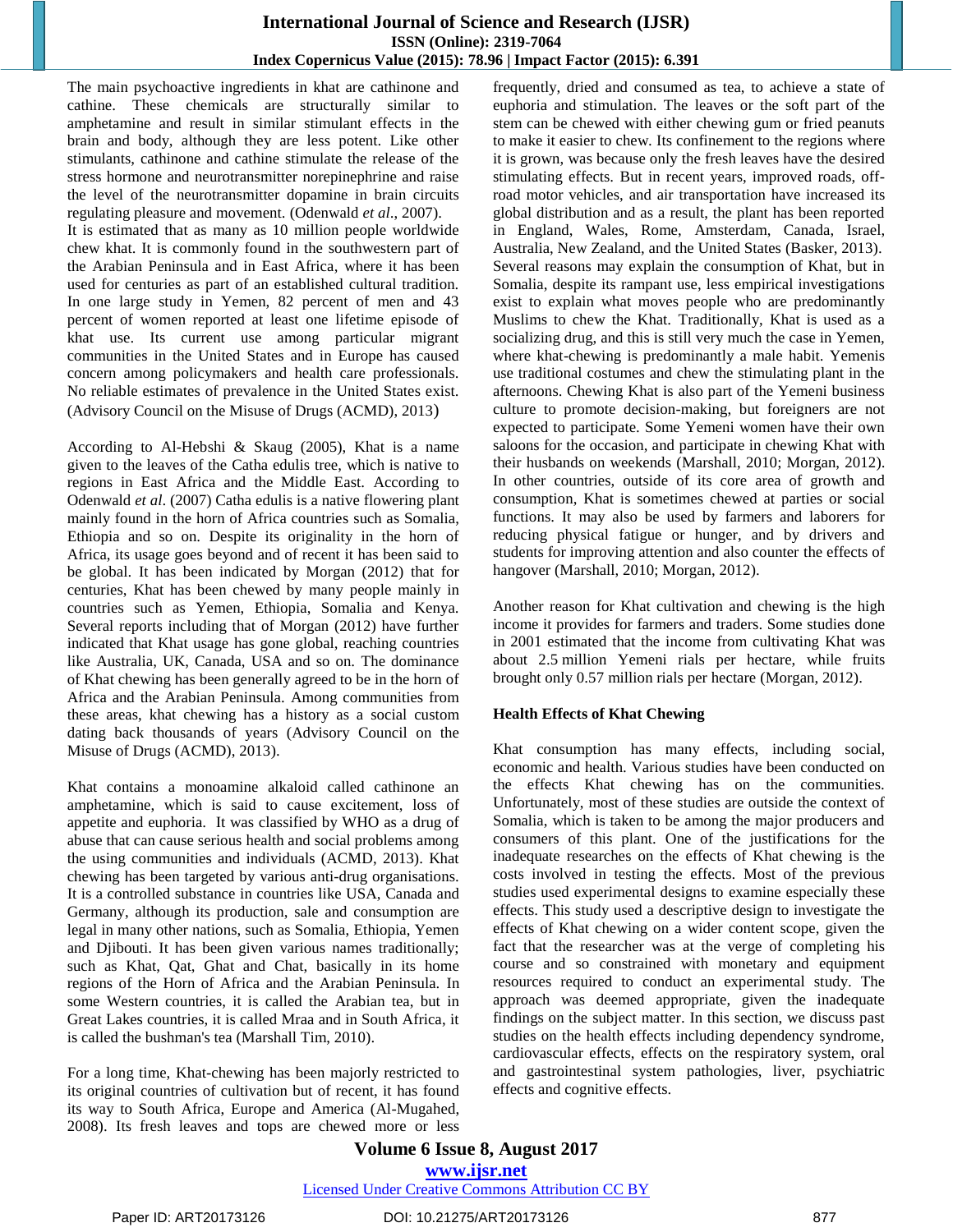#### **Khat and Dependency Syndrome**

Dependence on drugs is defined as a syndrome of symptoms and as a mental disorder received after consuming a drug (ACMD, 2013). ACMD (2013) indicates that if the drug use does not result in harm and if the person is in control of its use, he or she may use it for many years without becoming dependent. Diagnosis of dependence can be made if three or more symptoms have been experienced at some time in the year preceding assessment. Douglas *et al.* (2011) and the ACMD (2013) indicated that there are various effects which combine to give a drug user a dependency syndrome; some of these include; i) a strong desire or compulsion to take the substance; ii) difficulties in controlling substance-taking behaviour; iii) physiological withdrawal state upon cessation of substance use; iv) evidence of tolerance to a substance; v) neglect of alternative interests due to time spent using the substance and vi) persisting with substance use despite evidence of harmful consequences.

In examining the literature that links Khat use and it's potential for dependency syndrome, the Corkery *et al.* (2011) notes that the current literature primarily consists of case reports and relatively poorly controlled surveys that only use self-report methods. They indicate that withdrawal symptoms after chronic/long term use of Khat include: lethargy, mild depression, slight trembling and recurrent bad dreams. Kassim & Croucher (2012) showed that although suggestive of dependency, such discontinuation effects do not necessarily imply a withdrawal syndrome and may be comparable to the morning after experience.

Reports on prevalence of dependence vary considerably. As noted by the ACMD (2013), physiological and psychological dependency is difficult to clearly ascertain and the research provides variable conclusions. A study in the UK by Griffiths *et al.*, (1997) showed dependence of 6% of Khat chewers self administering on a daily basis. A recent study by Kassim & Croucher (2012), presented self-report data from a nonrandom sample of 204 Yemeni Khat chewers residents in the UK and found that 61 (30%) satisfied the criteria for substance dependence syndrome. However, in these studies the diagnosis of dependence was not validated through structured clinical interview. These recent findings, contradicted some previous studies such as that of Alem & Shibre (1997) in which only 0.6% of Khat chewers reported continued use in order to prevent withdrawal symptoms. The assessment of Khat by the World Health Organisation (WHO) concluded that the abuse potential of Khat was low and that Khat dependence was mild and associated with consuming Khat on a daily basis (WHO, 2006).

Nevertheless, regardless of the existence of these findings on dependence, higher levels of Khat use appear to be a risk factor for poor general health and hence for symptomatic medical attendance (Kassim, 2010). In addition the ACMD (2013) reports other risk factors associated with use and drug dependency. The ACMD (2013) reports states that such people may face deprivation, disadvantage, racial

discrimination, language barriers and so on in the society. The risk factors for drug use and disadvantage are established and are particularly relevant to black and minority ethnic communities in the UK (Bashford *et al.,* 2003).

Tolerance to Khat, which according to ACMD (2013) is the need to self administer increasing dosages to achieve the same desired psychoactive effects, does not typically occur and if it does seems to take a long time to develop. However, there is evidence that tolerance develops to the Khat-associated acute sympathomimetic effects in chronic users. Acute sympathomimetic effects include increasing levels in blood pressure, heart rate, respiratory rate and body temperature.

#### **Khat and Cardiovascular effects**

There is some weak evidence that Khat use may be associated with acute myocardial infarction, but other evidence does not support this. Ali *et al.* (2011) recently reported data from 7,399 Gulf consecutive patients with acute coronary syndrome (ACS), in which some were Khat users and others were not. Khat users were more likely to present with myocardial infarction followed by unstable angina. However, Khat chewers were less likely to have a history of diabetes mellitus, metabolic dysfunction/obesity, hypertension and renal impairment. Ali *et al.*"s study suggests there might be a potential link between Khat use and an increased risk of myocardial ischaemia. However, there is missing data regarding whether or not the Khat users continued to use upon admission and at follow up; and the increased prevalence of smoking in Khat users and differences in the prevalence of other risk factors for coronary artery disease such as diabetes and hypertension make it difficult to determine how much of this effect is due to Khat. The issue of chronic use appears to be entangled with associated and related complications in individuals with pre-existing or underlying medical conditions. The differences in health and lifestyle events of a Middle Eastern population compared to a UK based population has also not been captured in this study, in particular the potential differences in primary and secondary health care provision and facilities in these countries. ( Ali et al; 2011)

#### **Effects of Khat on Respiratory System**

Many Khat users smoke tobacco during chewing sessions, which may contribute to the increased prevalence of respiratory problems in male Khat users. Tobacco smoking or exposure to second hand smoke is one of the established determinants of respiratory/cardiovascular disease thus the data of such research cause difficulties of interpretation (Birru & Di, 2012). The ACMD (2013) report suggested that some Khat cafes in the UK are not adequately ventilated, resulting in a potential risk of hazards in terms of both active and passive smoking. Thus the claimed potential respiratory system issues of bronchitis, tachypnoea and dyspnoea may be more related to issues of the Khat using environment and smoking rather than Khat use itself.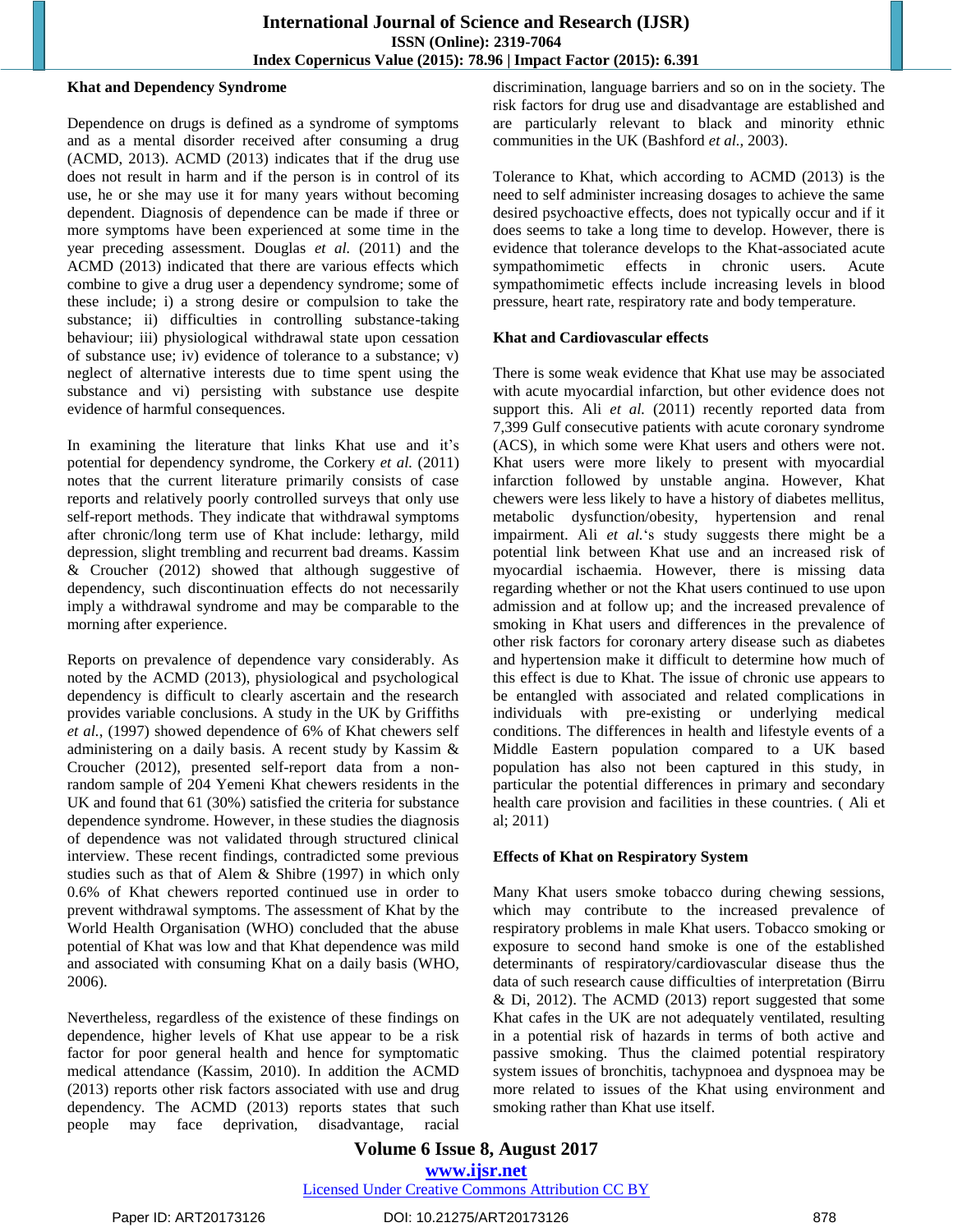Disentangling the primary causes of health related harms, argued to be due to Khat, is complicated by, for instance, the use of water pipes and the sale of cigarettes at these cafes. A report by WHO (2005) states that smoking using a water pipe poses a serious potential health hazard and is not a safe alternative to cigarette smoking. The report indicates that smoke from a water pipe contains high levels of toxic chemicals, including high levels of carbon monoxide, metals and cancer-causing chemicals.

#### **Effects of Khat on Oral and Gastrointestinal System**

Since the process of Khat chewing has a drying effect on the oral mucosa, its users tend to consume a great quantity of fluids (Elmi, 1983). Some of the Khat users also supplement their chewing practice with smoking of the Nargila pipe (water pipe) simultaneously (Kennedy, *et al*., 1983). Although oral carcinogenicity is attributed primarily to the tobacco component of the betel quid, the mixture, even without tobacco, has carcinogenic potential and is classified by the International Agency for Research on Cancer as a class one carcinogen (Meir, *et al.*, 2004).

Only a limited number of studies assess the potential impact of Khat use upon oral health (Meir, *et al.*, 2004). It is speculated that there might be an association between Khat chewing and oral malignancies (Soufi, et al., 1991). Macigo et al. (1995) reported that although they found oral leukoplakia in few of the Khat users examined in Kenya, and no significant association between chewing Khat and leukoplakia was seen. Meir, *et al.* (2004) reported that oral white lesions, resembling those of frictional keratosis, were noted in 50% of Khat chewers in Yemen. Since none of the lesions was suspected for malignancy, no biopsies were performed.

Al-Hebshi *et al.* (2010) assessed the effect of Khat chewing on major periodontal pathogens in subgingival plaque samples from subjects with chronic periodontitis comparing 10 Khat chewers with 10 non-chewers. Overall, there was a lower burden of pathogens in plaque samples of Khat users. It was concluded that the lower pathogen burdens were due to a potential probiotic effect of Khat on periodontal microbiota. The ACMD report (2013) put it that there is not enough evidence reporting increased oral cancer in Khat users. A few concerns relating to oral cancer raised by some health professionals could be associated with alcohol or tobacco intake and not directly linked to Khat use. These findings should also be placed in the context of those individuals from groups who may experience poor health and lack of access to health services, and also the lack of or limited levels of health care provision for immigrants whose status has not been regularized and asylum seekers.

Al-Motarreb *et al.* (2010) suggested that gastrointestinal side effects may be encountered with Khat use, including: stomatitis, oesophagitis and gastritis. Evidence however is based on a limited number of case reports. Other researches like that of Nasr & Khatri (2000) have suggested that Khat is a potential contributory factor to prevalence of head/neck/lip squamous cell carcinoma in the population of Yemen. However, it is difficult to understand the potential contribution of Khat toxicity, if at all, in regards to the occurrence of these medical issues taking into account the risks associated with specific contributory factors like regular/intense exposure to ultra-violent radiations in Yemen. Although some few articles have been published describing the effect of Khat chewing, no evaluation of the possible effect on the oral health has been conclusively reported. The purpose of the present study was therefore to assess the Khat chewing on oral and gastrointestinal system pathologies within in a chronic Khat chewing population of Daynile district in Moghadishu, Somalia.

## **Khat and Psychiatric Effects**

Case reports have described the occurrence of Khat induced acute psychotic episodes in a small number of cases (Nielen, *et al.,* 2004). Odenwald (2012) and Warfa *et al* (2007) suggest that while Khat-induced psychiatric problems are frequently reported in case studies, the analysis of these evidences suggests that Khat alone does not directly cause mental disorders. Nevertheless, Khat use complicates the treatment of existing mental health problems. The ACMD (2013) also found no direct link between Khat and psychosis.

The further research of Bhui *et al* (2010) suggests that severe mental health problems such as psychosis, depression or Post Traumatic Stress Disorder in Khat using UK Somali immigrants are not associated with frequency of Khat use but rather were linked to earlier traumatic events (Douglas, 2011; Odenwald, 2012 & Odenwald, 2007). To give an indication of the potential numbers of Khat users in psychiatric treatment Tulloch *et al* (2012) reviewed the registers of 150,000 UK mental health patients of whom 240 were Somali patients. Of these Somali patients 172 (71.7%) reported a life time use of Khat and 80 (33.3%) were current users of Khat.

More recent research on small samples of Somali refugees in London UK and Minneapolis USA, showed how different country experiences may impact on such groups, suggesting that challenges to masculinity, thwarted aspirations, devalued refugee identity, unemployment, legal uncertainties and longer duration of stay in the host country account for poor psychological well-being and psychiatric disorders among this group (Nasir, *et al.*, 2012). While there is evidence to suggest that Khat could complicate treatment of existing mental health problems, there is no good evidence to suggest a direct link between Khat use and psychosis (Warfa & Bhui, 2012). The evidences from previous studies suggest that more research is required using larger samples to explore the relationship between common psychotic symptoms and the propensity to developing psychotic disorders.

Khat consumption induces mild euphoria and excitement, similar to that conferred by strong coffee. (Kirby, Alex, 2007). Individuals become very talkative under the influence of the plant. The effects of oral administration of cathinone occur more rapidly than the effects of amphetamine pills; roughly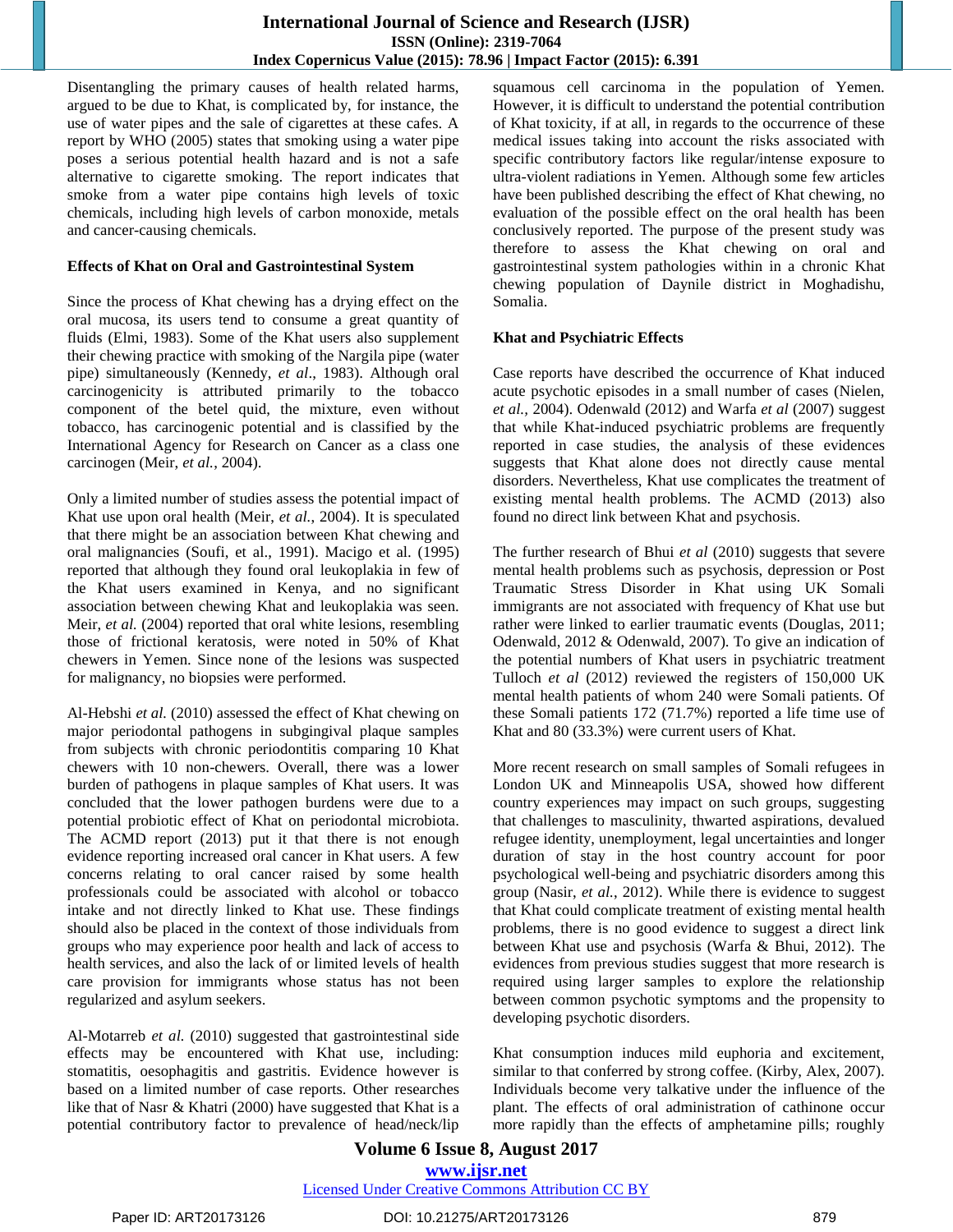15 minutes as compared to 30 minutes in amphetamine. Khat can induce manic behaviours and hyperactivity, similar in effects to those produced by amphetamine, (Kirby, 2007). The use of Khat results in constipation, reflecting the sympathomimetic effects of the drug, which are also reflected in increased heart rate and blood pressure, (Kirby, 2007).

#### **Effect of Khat consumption on the socio-economic status**

The Khat trade evolved over the last century, an indigenous crop commercialized at a time when other Kenyan farmers were planting more respectable seeming crops like coffee. It is cultivated on smallholder plots, often intercropped with other cash or subsistence crops, and is harvested frequently (every few weeks or so, depending on the season) (Kirby, Alex, 2007).

For much of the colonial era, Meru was the only district where khat was produced in great quantities, and the Meru had honed their expertise with the crop over centuries, creating a sophisticated inter-cropping system that prevented soil erosion and protected other crops. Furthermore, alongside Arabs and Somalis who have been involved in the trade in Kenyan khat for many decades the Meru innovated much in regard to marketing. The varying qualities and types of khat allowed it to be marketed for both wealthy and poor consumers, thus expanding its consumer base. (Kirby, Alex, 2007).

However, those campaigning against the crop might argue that its economic value for East African livelihoods is irrelevant to the khat debate if the substance itself is noxious to health and society. As mentioned above, opinions in this respect are polarised: some see it as a bane destroying health and the social fabric, while others extol its virtues as a mild stimulant whose consumption binds people together. What does the literature tell us about these harms?

Regarding social harms, it is linked with family breakups, as chewers the majority of whom are male, although there are many women chewers are said to spend long times away from the home, and unemployment, as khat is associated with idleness. Income diversion is also seen as a major problem in countries such as Djibouti where a large proportion of household income (around a third in some estimates) is spent on khat.

Indeed, the linking of khat with sexual impotence seems not just literal, but also figurative, alluding to male social and economic impotence, especially in the diaspora context where women have often taken on the breadwinner role. While there certainly are problem users who chew at the expense of sleep, making it hard for them to hold down work, assessing the extent of associated social harms is difficult as evidence in Africa and amongst diaspora populations of khat consumers is often mixed and contradictory. (Dickens, 1990)

Khat is therefore associated with many health and social harms, but at the moment evidence beyond the anecdotal is lacking. What research has been done suggests khat may be a contributory factor to various harms, but ascribing it as their cause is deeply problematic. Indeed, drug consumption always needs to be contextualized within the social settings where it occurs, and in the case of Khat, it is often consumed by marginalized communities facing far wider problems (Dickens, 1990).

## **Khat and Unemployment**

In Khat producing countries Khat use is seen as functional; farmers, night watchmen, labourers, lorry drivers and students chew Khat in order to prolong periods of physical labour, wakefulness and to suppress appetite (Ledien & Brill, 2007a). For the Somali community, this functional use is qualitatively different from that experienced in the Khat cafes of the UK, where consumption is considered recreational. Long hours spent chewing, and then in the recovery phase, can become a barrier to obtaining employment (ACMD, 2013). Many commentators identify this as a key problem with Khat use in the diaspora (Patel *et al.*, 2005).

The quantitative evidence on Khat consumption and Somali employment in the UK gives an unclear picture. In 1998, Griffiths reported 47% of the sample as unemployed, with only 17% in formal employment (Anderson & Carrier, 2011). In 2005, Patel *et al.* found no evidence that people in this sample were using Khat more in England and, secondly, a smaller proportion of those who were unemployed compared with those in employment reported using Khat. In their sample, 38% were in employment and 68% of those who were unemployed did not chew Khat. A study by Warfa *et al*. (2012) comparing Somali migrants in London and Minneapolis, identified higher employment levels as a key determinant of well-being among migrants in Minneapolis, where only 26% of the respondents in their survey were unemployed compared with 90% in the London sample. The authors identified higher employment levels as a key determinant of well-being among migrants in Minneapolis. The study reported that Somalis in the US were more likely have organised support on arrival and for a period of up to five years. They proposed that adaptation and integration can best be achieved through policies which seek to enhance employment opportunities, and thus reduce psychological problems.

Recent research shows that the majority of users moderate their consumption to fit in with work patterns, although for some who are heavy users consumption does adversely compromise their lifestyles (Anderson & Carrier, 2011).

# **4. Methodology**

## **Study design**

This was use a descriptive cross sectional design was adopted with both quantitative and qualitative approaches

## **Study area**

The study was carried out among non school going youth in Daynile district in Mogadishu. Daynile district was chosen

# **Volume 6 Issue 8, August 2017 <www.ijsr.net>** [Licensed Under Creative Commons Attribution CC BY](http://creativecommons.org/licenses/by/4.0/)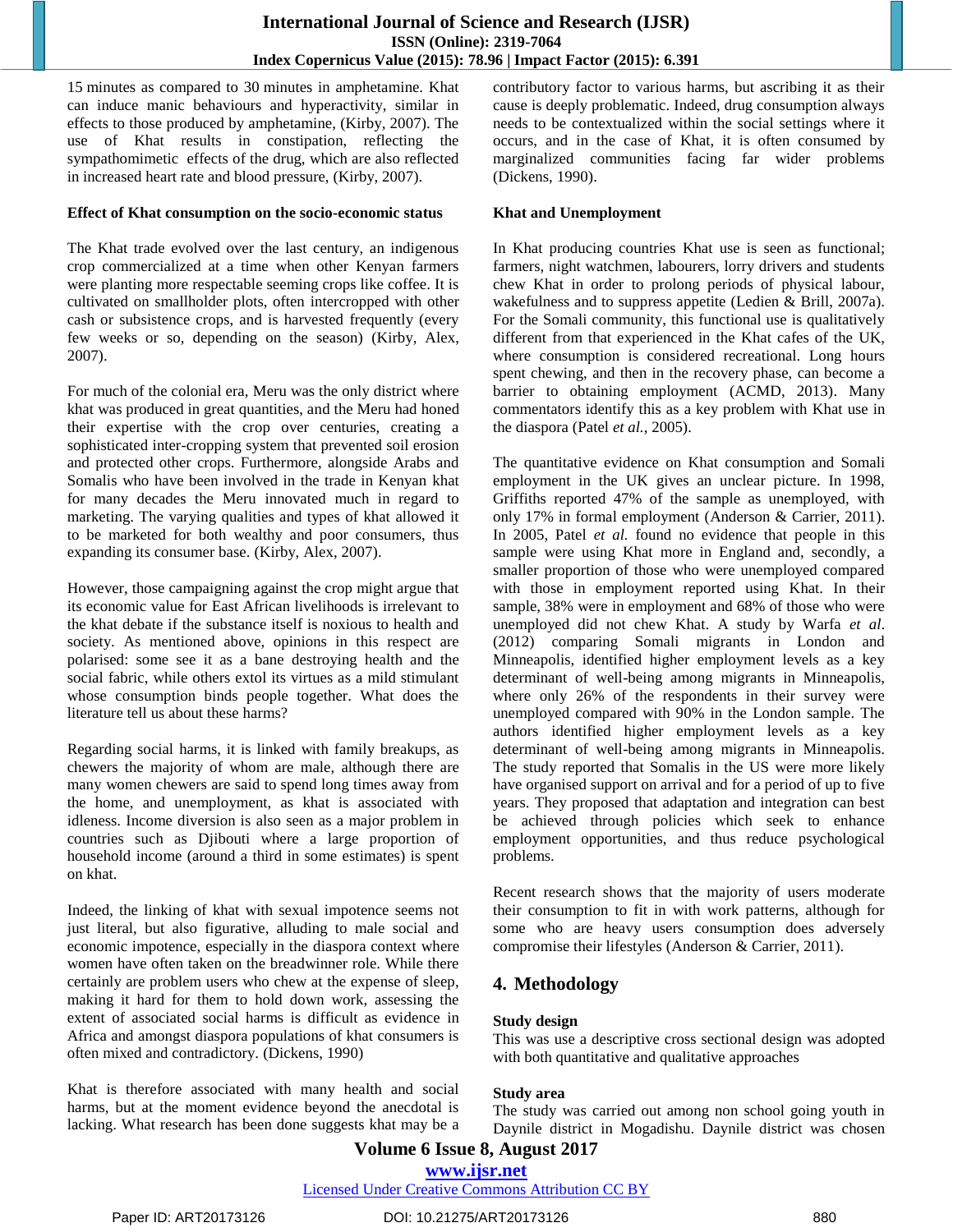because it is one of the areas with most of the non school going youth compared to other districts in Mogadishu.

### **Study Population**

The target population of this study was all the non school going youth in Daynile district Mogadishu, Somalia. The total number of non school going youth in Daynile district is not well known. However, this study targets around 5276 youth. Thirty percent of all these youth are non school going, so the study targets this particular group. A sample size of 107 was used.

# **5. Results**

| Table 1: Descriptive statistics     |                          |         |  |  |  |  |  |
|-------------------------------------|--------------------------|---------|--|--|--|--|--|
| Sex                                 | Frequency                | Percent |  |  |  |  |  |
| Male                                | 73                       | 68.2    |  |  |  |  |  |
| Female                              | 34                       | 31.8    |  |  |  |  |  |
| <b>Total</b>                        | 107                      | 100     |  |  |  |  |  |
| Respondents' Age group              | <b>Frequency</b>         | Percent |  |  |  |  |  |
| 18-25 years                         | 40                       | 37.4    |  |  |  |  |  |
| 26-29 years                         | 41                       | 38.3    |  |  |  |  |  |
| 30-35 years                         | 12                       | 11.2    |  |  |  |  |  |
| 36-39                               | 8                        | 7.5     |  |  |  |  |  |
| 39- above                           | 6                        | 5.6     |  |  |  |  |  |
| <b>Total</b>                        | 107                      | 100     |  |  |  |  |  |
| <b>Highest education level</b>      | Frequency                | Percent |  |  |  |  |  |
| None                                | 64                       | 59.8    |  |  |  |  |  |
| Primary                             | 26                       | 24.3    |  |  |  |  |  |
| Secondary                           | 12                       | 11.2    |  |  |  |  |  |
| College/university                  | 5                        | 4.7     |  |  |  |  |  |
| <b>Total</b>                        | 107                      | 100     |  |  |  |  |  |
| <b>Marital statuses</b>             | <b>Frequency</b>         | Percent |  |  |  |  |  |
| Single                              | 48                       | 44.9    |  |  |  |  |  |
| Married                             | 35                       | 32.7    |  |  |  |  |  |
| Divorced                            | 14                       | 13.1    |  |  |  |  |  |
| Widow/widower                       | 6                        | 5.6     |  |  |  |  |  |
| Separated                           | $\overline{\mathcal{L}}$ | 3.7     |  |  |  |  |  |
| <b>Total</b>                        | 107                      | 100     |  |  |  |  |  |
| <b>Respondents' parental status</b> | Frequency                | Percent |  |  |  |  |  |
| Both parents                        | 22                       | 20.6    |  |  |  |  |  |
| Only father                         | 21                       | 19.6    |  |  |  |  |  |
| Only mother                         | 25                       | 23.4    |  |  |  |  |  |
| No father no mother                 | 39                       | 36.4    |  |  |  |  |  |
| <b>Total</b>                        | 107                      | 100     |  |  |  |  |  |
|                                     |                          |         |  |  |  |  |  |

According to the results in Table 1, majority of the respondents (68.2%) were male as compared to females who were only 31.8%. Also the results indicate that most of the youth in the study sample were aged between 26-29 years (38.3%) followed by those between 18-25 years (37.4%) and then those between 30-35 (11.2%). Only 13.1% were above 35 years. This indicates that most of the respondents in the sample were in their early adulthood age (20 - 39). The results also indicate that more than 75% of the youth were in their 20s or below. With respect to education level of the youth, results indicated that, most of them (59.8%) had not gone to school so they had no any defined level of education and these were

followed by those who ended in primary (24.3). Only 4.7% had reached university and only 11.2% had completed secondary level of education. These results imply that most of the youth in Daynile District are still illiterate.

The results also indicate that the majority of the youth in the sample were still single (44.9%) while 32.7% were married, 13.1% were divorced, 5.6% were widowed and 3.7% had separated.

The results also indicated that, most of the respondents (36.4%) were complete orphans (have no father no mother) and these are followed by those whose fathers died (have only mother, 23.4%), while 19.6% had lost a mother. Only 20.6% of the respondents had both parents. These results are scaring that over 60% of the youth had lost their fathers, implying that the family may not be active. The results indicate the alarming political situations in Somalia which has claimed a lot of lives, putting a negative impact on family existence and child upbringing. These results indicate that such orphaned children may easily resort to drug trafficking as a way of consoling themselves, to avoid remembering their lost parents. The other implication is that parents who would have guided them on not taking drugs are not with them, so it is so easy for them to use drugs.

## **5.1 The level of Khat consumption among non school going youth in Hodan District**

The first objective of this study was to determine the level of Khat consumption among non school going youth in Hodan District. The Khat consumption concept was broken down into four elements, with four 13 questions on frequency of consumption, six questions on quantity usually consumed, five questions on time when Khat is usually consumed and five questions on the reasons for consuming Khat. Most of the questions in this section were based on a four point Likert scale, while a few were open ended and others asked for facts to be selected from options given. Analysis of the data was done using frequency counts and means, computed using the SPSS software package. The results on Khat consumption are presented in table 2.

## **Frequency of Khat Consumption**

The following results indicate the level of Khat consumption in terms of frequency of consumption;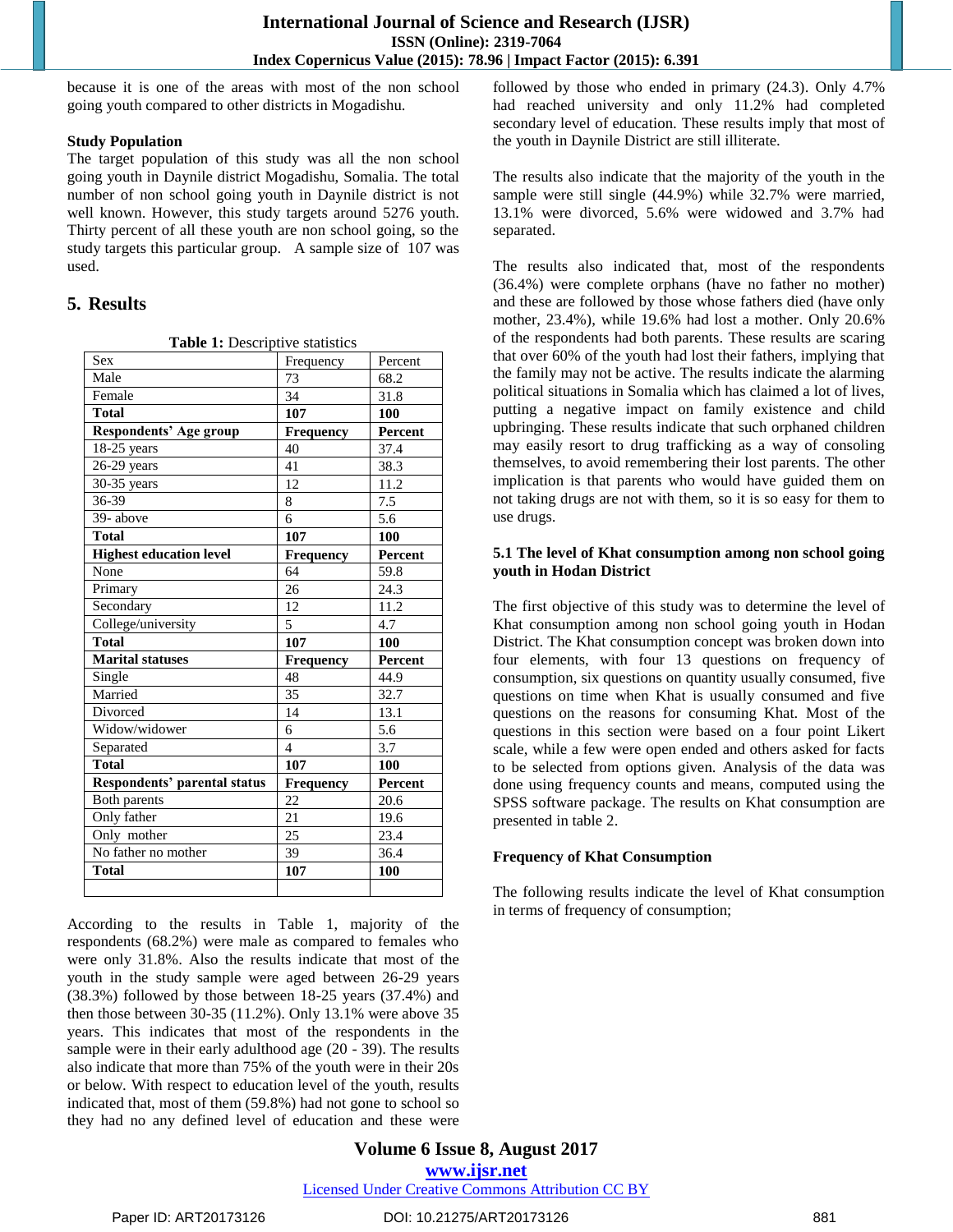# **International Journal of Science and Research (IJSR) ISSN (Online): 2319-7064 Index Copernicus Value (2015): 78.96 | Impact Factor (2015): 6.391**

| Is Khat consumed    | Not at         | Very   | $\sim$ 15 and $\sim$ 5 and 15 and 16 and 16 and 16 and 16 and 16 and 16 and 16 and 16 and 16 and 16 and 16 and 16 and 16 and 16 and 16 and 16 and 16 and 16 and 16 and 16 and 16 and 16 and 16 and 16 and 16 and 16 and 16 and 16<br>Some | Usually        | Total | Mean |
|---------------------|----------------|--------|-------------------------------------------------------------------------------------------------------------------------------------------------------------------------------------------------------------------------------------------|----------------|-------|------|
| by                  | all            | rarely | times                                                                                                                                                                                                                                     |                |       |      |
| Male youth          | $\overline{2}$ | 10     | 47                                                                                                                                                                                                                                        | 48             | 107   | 3.32 |
|                     | (1.9)          | (9.3)  | (43.9)                                                                                                                                                                                                                                    | (44.9)         | (100) |      |
| Many of your        |                | 13     | 41                                                                                                                                                                                                                                        |                | 107   |      |
| villagemates        | 7(6.5)         | (12.1) | (38.3)                                                                                                                                                                                                                                    | 46 (43)        | (100) | 3.18 |
| Is Khat consumption | 7              | 13     | 46                                                                                                                                                                                                                                        | 41             | 107   | 3.13 |
| at home             | (6.5)          | (12.1) | (43.0)                                                                                                                                                                                                                                    | (38.3)         | (100) |      |
| How often do you    | 19             | 35     | 36                                                                                                                                                                                                                                        | 17             | 107   | 2.48 |
| eat Khat.           | (17.8)         | (32.7) | (33.6)                                                                                                                                                                                                                                    | (15.9)         | (100) |      |
| Khat consumption,   |                |        |                                                                                                                                                                                                                                           |                |       |      |
| growing and selling | 44             | 36     | 21                                                                                                                                                                                                                                        | 6              | 107   | 1.9  |
| in your area is     | (41.1)         | (33.6) | (19.6)                                                                                                                                                                                                                                    | (5.6)          | (100) |      |
| regulated by law    |                |        |                                                                                                                                                                                                                                           |                |       |      |
| Is Khat consumed at | 42             | 48     | 10                                                                                                                                                                                                                                        | $\tau$         | 107   |      |
| places of work      | (39.3)         | (44.9) | (9.3)                                                                                                                                                                                                                                     | (6.5)          | (100) | 1.83 |
| Is Khat consumed in | 45             | 44     | 12                                                                                                                                                                                                                                        | 6              | 107   |      |
| market places       | (42.1)         | (41.1) | (11.2)                                                                                                                                                                                                                                    | (5.6)          | (100) | 1.8  |
| Is Khat consumed by | 49             | 39     | 15                                                                                                                                                                                                                                        | $\overline{4}$ | 107   |      |
| female youth        | (45.8)         | (36.4) | (14.0)                                                                                                                                                                                                                                    | (3.7)          | (100) | 1.76 |
| Is Khat consumed    | 59             | 33     | 10                                                                                                                                                                                                                                        | 5              | 107   |      |
| around the mosques  | (55.1)         | (30.8) | (9.3)                                                                                                                                                                                                                                     | (4.7)          | (100) | 1.64 |
| Average mean        |                |        |                                                                                                                                                                                                                                           |                |       | 2.34 |

**Table 2:** Khat Consumption rate by the Youth in Daynile District, Mogadishu,Somalia

The results in Table 2 reveal that the consumption of Khat is most frequently done by male youth (mean=3.32) as compared to female youth (mean=1.76). Actually these results indicate that female youth consume Khat very rarely. The findings indicate that out of the 107 male youth, majority (44.9%) acknowledged that they usually consume Khat, while only 4.7% among the female usually consume it. This is an indication that female youth do not usually consume Khat. The findings further revealed that on average, majority of the respondents agreed that there are many Khat users at their respective villages, an indication that the level of Khat consumption is relatively high. These results indicated that 43% of the youth confessed that they usually see Khat users at their villages, while 38.3% also indicate that they sometimes see Khat users at their villages, which means that over 81% of the youth see Khat users at their respective villages. This implies that Khat consumption is very common and it is difficult for the youth not to take it since it is being taken by the majority at the village.

Similar results were found with respect to Khat consumption at home (mean=3.13), where over 81% usually see Khat consumption at theirs or other people"s homes. Still this confirms that Khat consumption is at a high rate even if one considers the consumption that takes place at home. This implies that it is very difficult for the youth not to take Khat, since it is being taken even at home.

When asked on whether they themselves take Khat, still majority confessed that they take it, with only 17% who said that they do not take it. Considering those who said no, the level of Khat chewing can be taken to be high according to self confessions. This is not surprising, since Khat consumption is very common at villages and in homes.

When asked how often they participate in growing and selling of Khat, majority indicated that they do not do so, an indication that they are mainly consumers and not dealers, save a few (like 25%).

The following Khat consumption practices were found not to be common; Khat consumption at places of work (mean=1.83), Khat consumption in market places (mean=1.80) and Khat consumption around the mosques, with the lowest practice (mean=1.64), almost corresponding with not at all on the Likert scale, suggesting that despite the practice of Khat consumption, the youth still respect their religion and so they do not take drugs in the mosques. This also implies that the youth know that Khat chewing is not embraced by their religion Islam.

The researcher also asked respondents how long do they take while chewing Khat in a day, in terms of number of hours taken. Their responses are summarised in table 3

| <b>Table 3:</b> Time taken, Number of times, Selling and |
|----------------------------------------------------------|
| Awareness                                                |

| Hours taken chewing Khat each day     | <b>Frequency</b> | Percent |
|---------------------------------------|------------------|---------|
| Less than 2 hours                     | 17               | 15.9    |
| 2-5 hours                             | 58               | 54.2    |
| More than 5 hours                     | 32               | 29.9    |
| <b>Total</b>                          | 107              | 100     |
| <b>Number of times Khat is Chewed</b> | Frequency        | Percent |
| Less than 2 times                     | 26               | 24.3    |
| 2-5 times                             | 48               | 44.9    |
| More than 5 times                     | 33               | 30.8    |
| <b>Total</b>                          | 107              | 100     |
| <b>Selling or Growing Khat</b>        |                  |         |
| Participation                         | <b>Frequency</b> | Percent |
| <b>Selling</b>                        | 70               | 65.4    |
| Yes                                   | 37               | 34.6    |
| No                                    | 107              | 100     |
| Growing                               | 30               | 28      |
| Yes                                   | 77               | 72      |
|                                       |                  |         |
| No                                    | 107              | 100     |
| <b>Awareness</b>                      | <b>Frequency</b> | Percent |
| Yes                                   | 49               | 45.8    |
| No                                    | 58               | 54.2    |

The results in Table 3 indicate that majority of the respondents take more than two hours each day while consuming Khat. As indicated in the table, more than 54% of the respondents indicated that they take  $2 - 5$  hours in a day consuming Khat, while almost 30% agreed that they take even more than five hours doing the same. The results imply that Khat chewing is at a very high level and is very common among the sampled youth. When asked the number of times they chew Khat a day, majority (over 75%) indicated they chew it more than two times a day, as indicated in table

The results in Table 3 do not deviate from those of Table 4. Very few youth chew Khat less than two times a day (24.3). Majority (44.9) chew it  $2 - 5$  times in a day, while over 30%

**Volume 6 Issue 8, August 2017 <www.ijsr.net>** [Licensed Under Creative Commons Attribution CC BY](http://creativecommons.org/licenses/by/4.0/)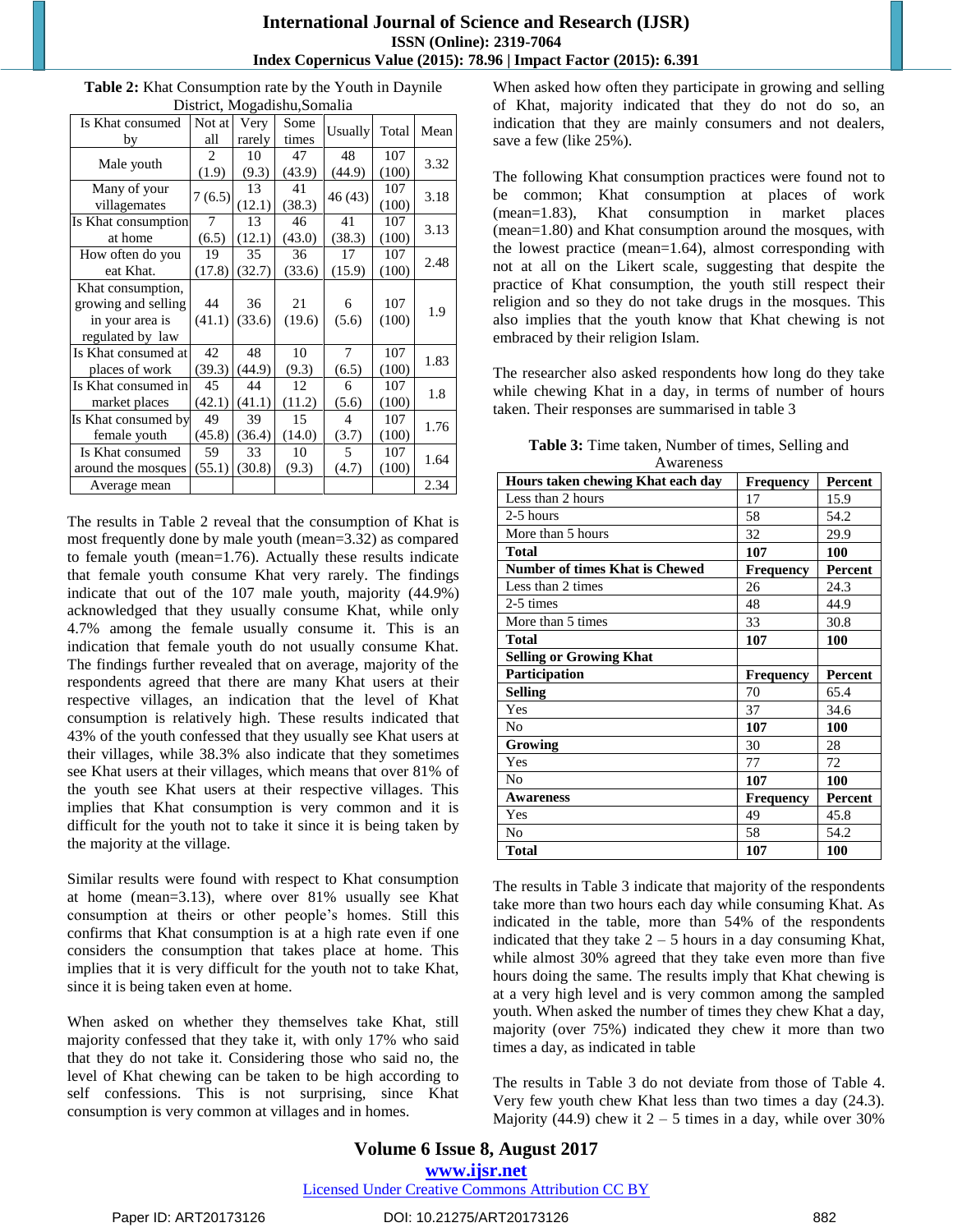chew it more than five times a day. This confirms that the level of Khat chewing is high in terms of frequency of chewing. The researcher also asked respondents whether they usually participate in selling and growing Khat. Their results are summarized in table 3;

The results indicate that while selling is relatively common among the Somali youth (over 64% sell), growing is not common (only 28 grow). This is an indication that Somali youth are more of consumers than dealers in terms of selling and growing.

The results indicate that while majority are participating in selling Khat at their home (74.8%), few (24.3%) participate in growing Khat at their homes. This is suggests that Somalis are more of consumers than producers of Khat. The results in Table 3 indicate that close to half of the youth are aware that Khat chewing has some negative effects on their health. Although results indicate that majority (54.2%) are unaware of such effects, but a good number of them are aware (45.8%).

#### **Time of chewing Khat**

The researcher asked respondents the part of the day they usually chew Khat, using five Likert scaled questions, with four points, where  $1 = Not$  at all;  $2 = Very$  rarely;  $3 = a$  few times (sometimes);  $4 =$  Usually (many times). The respondents were give different parts of the day when Khat is consumed and were asked to indicate how often they chew Khat in each. Their responses were analysed using frequency counts as well as means as indicated in table 4

**Table 1:** Time of chewing Khat by the Youth in Daynile District, Mogadishu, Somalia

| Time             | Not at<br>all | Very<br>rarely | Sometimes Usually |        | Total | Mean |
|------------------|---------------|----------------|-------------------|--------|-------|------|
| In the morning   | 53            | 33             | 14                |        | 107   | 1.77 |
|                  | (49.5)        | (30.8)         | (13.1)            | (6.5)  | (100) |      |
| In the afternoon | 7(6.5)        | 12             | 37                | 51     | 107   | 3.23 |
|                  |               | (11.2)         | (34.6)            | (47.7) | (100) |      |
|                  | 5(4.7)        | 9(8.4)         | 36                | 57     | 107   | 3.36 |
| In the evening   |               |                | (33.6)            | (53.3) | (100) |      |
|                  | 13            | 28             | 32                | 34     | 107   | 2.81 |
| At night         | (12.1)        | (26.2)         | (29.9)            | (31.8) | (100) |      |
| Any time of the  | 25            | 22             | 29                | 31     | 107   | 2.62 |
| day              | (23.4)        | (20.6)         | (27.1)            | (29.0) | (100) |      |
| Total            | 103           | 104            | 148               | 180    | 535   |      |

The results in Table 4 show that majority of the youth do not take Khat in the morning, instead they take in the afternoon (mean=3.23) evening (mean =3.36) and in the night (mean  $=2.81$ ). This implies that the youth have some time they give to work before they begin chewing the Khat. It may also imply that they sleep for so long and wake up late to start chewing again for the next day. All in all, the results indicate that Khat consumption is high in most parts of the day and that it is consumed up to night, although on good point, less of it is consumed in the most productive hours of the day, that is in the morning.

## **5.2 Reasons that drive the youth to chew Khat**

Respondents were also asked for the reasons why they chew the Khat. Several reasons were provided to them in form of Likert scaled statements and were asked to indicate the extent to which each of them was driving them towards consuming Khat. Their responses were analysed using frequency counts as well as means as indicated in table 5

| <b>Table 2:</b> Reasons that Drive the Youth in Daynile District to |
|---------------------------------------------------------------------|
| chew Khat                                                           |

| Reasons    | Not at | Very     |           |          |                    | Mean |
|------------|--------|----------|-----------|----------|--------------------|------|
|            | all    | rarely   | Sometimes | Usually  | Total              |      |
| Reducing   |        |          |           |          | 107                |      |
| physical   | 9(8.4) | 17(15.9) | 30(28.0)  | 51(47.7) | (100)              | 3.15 |
| fatigue    |        |          |           |          |                    |      |
| Reducing   |        |          |           |          | 107                |      |
| hunger     | 8(7.5) | 15(14.0) | 41(38.3)  | 43(40.2) | (100)              | 3.11 |
| Promoting  |        |          |           |          | 107                |      |
| hard work  | 8(7.5) | 19(17.8) | 37(34.6)  | 43(40.2) | (100)              | 3.07 |
| Reducing   |        |          |           |          | 107                |      |
| headaches  | 6(5.6) | 12(11.2) | 36(33.6)  | 53(49.5) | (100)              | 3.27 |
| Reducing   |        |          |           |          | 107                |      |
| body pains | 8(7.5) | 16(15.0) | 43(40.2)  | 40(37.4) | $\left(100\right)$ | 3.07 |

The results in Table 5 indicate that several reasons drive the youth towards taking Khat, with almost all of them playing quiet a big role. However, the results indicate that the youth are most driven by the desire to reduce headache (mean=3.27) followed by desire to reduce fatigue (mean =3.15), then the need to reduce hunger (mean =3.11) and finally to promote hard work and reduce body pain both with a mean score of 3.07. These results imply that the youth are driven by various factors towards chewing the Khat and all of them are strong contributors.

# **5.3 Health problems experienced by the youth in Daynile District**

The third objective of the study was to assess the health status of the non school going youth in Daynile District, Mogadishu. This objective was investigated upon by asking for the health problems experienced by of non school going youth in Daynile District, Mogadishu. To achieve this objective, 25 questions were asked in the questionnaire. Most of these questions were closed ended based on a four point Likert scale, ranging from 1-4, where  $1 =$  Never;  $2=$  Rarely;  $3 = a$ few times (sometimes); and  $4 =$  Usually (many times). Respondents were asked to indicate whether they had ever experienced each of the health problem mentioned and the extent to which they had experienced each. Their responses were analysed using means and frequency counts (as well as percentages) as indicated in table 6.

## **5.3.1 Knowledge of adverse effects of Khat**

Respondents were asked whether they were aware of the adverse effects of Khat chewing on their health and if yes to mention some of them. Their responses are summarized in table 6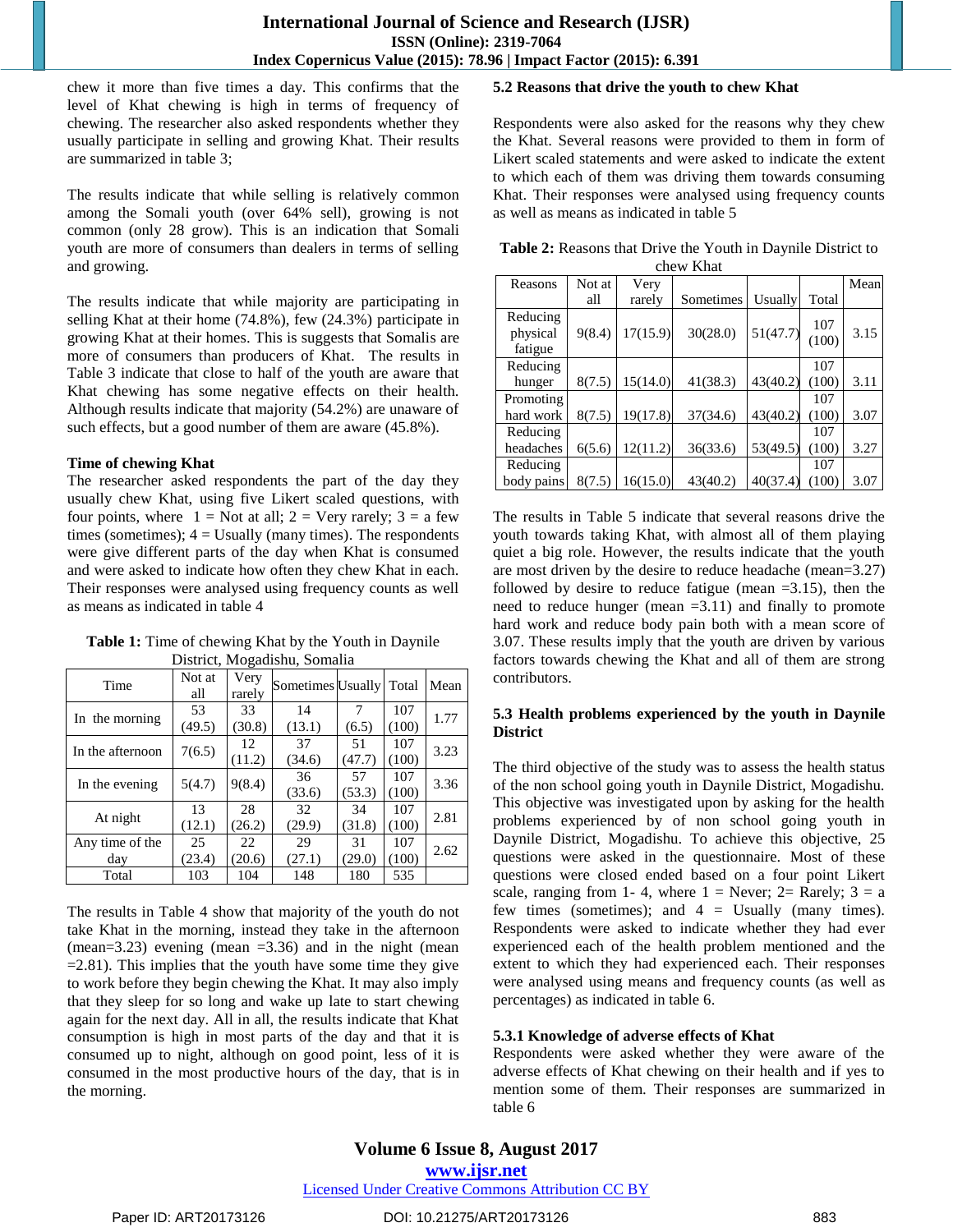#### **Dependence Syndrome**

Dependency syndrome is the filling a drug user gets that every time he or she wants to use that particular drug. In terms of Khat, dependence means that the youth feels that every time they want to chew that Khat, so that before they eat it, they are not comfortable. The youth indicated the extent to which they are addicted in table 4.16;

| Table 6: Extent of Dependence Syndrome among the Youth |
|--------------------------------------------------------|
|--------------------------------------------------------|

| Items on<br>Dependence<br>syndrome                          |              |              | Never Rarely Usually | Very<br>high<br>extent | Total        | Mean  |
|-------------------------------------------------------------|--------------|--------------|----------------------|------------------------|--------------|-------|
| Feeling Khat that<br>consumption is part<br>of your life    | 9<br>(8.4)   | 22<br>(20.6) | 28<br>(26.2)         | 48<br>(44.9)           | 107<br>(100) | 3.07  |
| You feel a high<br>desire to spend more<br>time eating Khat | 15<br>(14.0) | 30<br>(28.0) | 32<br>(29.9)         | 30<br>(28.0)           | 107<br>(100) | 2.72. |
|                                                             |              | Average/mean |                      |                        |              | 2.9   |

The results in Table 6 indicate that majority of the youth experience this dependence syndrome. This is indicated by the fact that more than 70% indicated that they at least have the feeling that Khat consumption is part of your life, with a mean of 3.07. Almost 60% of the respondents indicated that they fill they have a high desire to spend more time eating Khat, with a mean of 2.72, an indication that the dependence syndrome is highly experienced among the youth. The overall average mean on the two items suggest that most of the youth in the sample usually experience the dependence syndrome.

# **Cardiovascular effects**

Respondents indicated the extent to which they experience health problems related to blood flows and blood pressure. Their responses are presented in table 7

| Items on<br>Cardiovascular Never<br>effects |        | Rarely        | Usually | Very high<br>extent | Total | Mean |
|---------------------------------------------|--------|---------------|---------|---------------------|-------|------|
| Blood pressure                              | 11     | 21            | 31      | 44                  | 107   | 3.01 |
|                                             | (10.3) | (19.6)        | (29.0)  | (41.1)              | (100) |      |
| Heart                                       | 14     | 24            | 31      | 38                  | 107   | 2.87 |
| problems                                    | (13.1) | (22.4)        | (29.0)  | (35.5)              | (100) |      |
| Losing body                                 | 11     | 26            | 32      | 38                  | 107   | 2.91 |
| fitness                                     | (10.3) | (24.3)        | (29.9)  | (35.5)              | (100) |      |
|                                             |        | Average/ mean |         |                     |       | 2.93 |
|                                             |        |               |         |                     |       |      |

**Table 7:** Extent of Cardiovascular problems among the Youth

The results in Table 7 indicate that over 70% of the youth usually experience the problem of blood pressure and the mean score confirm this (mean=3.01). Results also indicate that almost 65% of the respondents experience heart problems with a mean of 2.87 and still majority of them (over 65%) at least usually lose body fitness, with a mean of 2.91. On the overall, the average mean of 2.93, confirm that the youth usually experience cardiovascular related problems, implying that cardiovascular health problems are usually experienced by the youth.

# **Oral and gastrointestinal system pathologies**

These have to do with problems of the mouth and stomach. Respondents were asked to indicate the extent to which they experience mouth and stomach problems, to which they responded as per the results in table 4.22;

| <b>Tuble 0.</b> Early of ortal and Oustromesting Funologies |                       |             |                      |                     |                |      |
|-------------------------------------------------------------|-----------------------|-------------|----------------------|---------------------|----------------|------|
| Pathologies                                                 |                       |             | Never Rarely Usually | Very high<br>extent | Total          | Mean |
| Dried mouth, lips,<br>mouth wound $\&$<br>pains             | 11<br>$(10.3)$ (20.6) | 22          | 46<br>(43.0)         | 28<br>(26.2)        | 107<br>(100.0) | 2.85 |
| Desire to drink a<br>lot                                    | 4<br>(3.7)            | 9<br>(8.4)  | 40<br>(37.4)         | 54<br>(50.5)        | 107<br>(100.0) | 3.35 |
| Stomach pain                                                | 22<br>(20.6)          | 24<br>22.4) | 29<br>(27.1)         | 32<br>(29.9)        | 107<br>(100.0) | 2.66 |
| Constipation                                                | 13<br>(12.1)          | 19<br>.7.8) | 37<br>(34.6)         | 38<br>(35.5)        | 107<br>(100.0) | 2.93 |
|                                                             |                       | Average /   | mean                 |                     |                | 2.95 |

**Table 8:** Extent of oral and Gastrointestinal Pathologies

The results in Table 8 indicate that majority, close to 70% of the respondents were found to at least be usually experiencing the problem of dried mouth, lips, mouth wound and pains, with a mean score of 2.85, suggesting that this problem is common among the youth. The problem of desire to drink a lot was found to be more commonly experienced among the youth, with almost 88% at least usually experiencing it, with a mean score of 3.35. The problem of constipation (mean=2.93) and stomach pain (mean=2.66) were also found to be highly experienced among these youth.

# **Psychiatric effects**

These have to do with problems of the brain and mental stability. Respondents were asked to indicate the extent to which they experience these brain and mental problems, to which they responded as per the results in table 9

| Psychiatric<br>effects |        |        | Never Rarely Usually | Very high<br>extent | Total   | Mean |  |
|------------------------|--------|--------|----------------------|---------------------|---------|------|--|
|                        | 11     | 21     | 43                   | 32                  | 107     | 2.9  |  |
| Little or no sleep     | (10.3) | (19.6) | (40.2)               | (29.9)              | (100.0) |      |  |
| Desire to live in-     | 25     | 36     | 27                   | 19                  | 107     | 2.37 |  |
| house (isolation)      | (23.4) | (33.6) | (25.2)               | (17.8)              | (100.0) |      |  |
| Conflict with          | 10     | 15     | 35                   | 47                  | 107     | 3.11 |  |
| others                 | (9.3)  | 14.0   | (32.7)               | (43.9)              | (100.0) |      |  |
| Reduce sexual          | 14     | 50     | 25                   | 18                  | 107     | 2.44 |  |
| power                  | (13.1) | (46.7) | (23.4)               | (16.8)              | (100.0) |      |  |
| Quickly getting        | 4      | 35     | 43                   | 25                  | 107     | 2.83 |  |
| angry or annoyed       | (3.7)  | (32.7) | (40.2)               | (23.4)              | (100.0) |      |  |
| Average/mean           |        |        |                      |                     |         |      |  |

**Table 9:** Extent of Psychiatric effects among Youth

The results in Table 9 indicate that psychiatric problems are usually experienced by most of the youth in the sample. Close to 70% of the respondents were found to at least usually experience the problem of little or no sleep, with a mean score of 2.90, suggesting that the youth also usually experience a problem of little or no sleep. The problem of desire to live inhouse was also found to be usually experienced among the youth, with almost 60% at least usually experiencing it, with a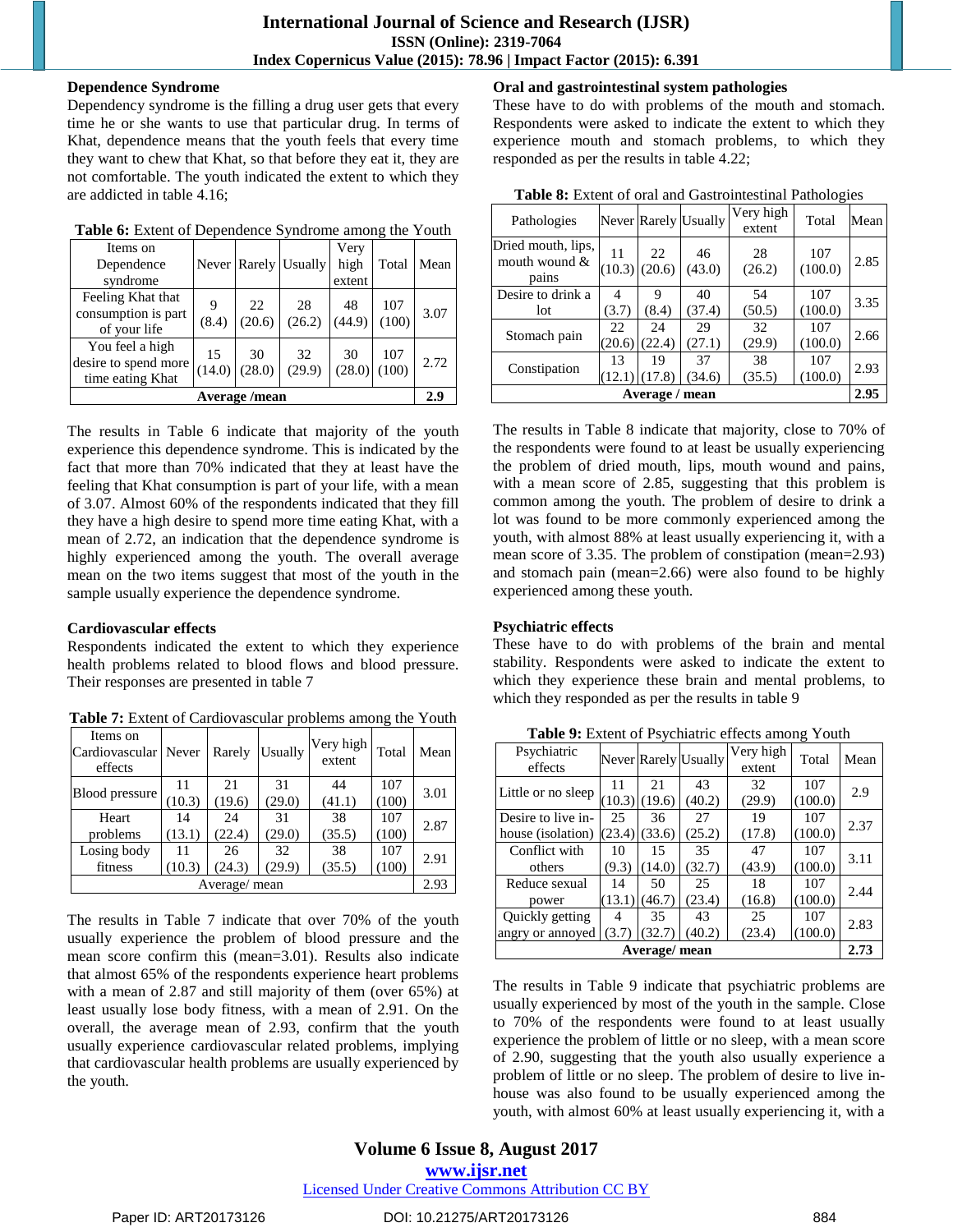mean score of 2.37. The problem of conflict with others (mean=3.11) was most experienced with over 76% usually experiencing it and quickly getting angry or annoyed (mean=2.83) was also found to be highly experienced among these youth.

### **Effect of Khat consumption on Heath status of non school going youth in Daynile District**

The fifth and last objective of this study was to determine the effect of Khat consumption on the health status of non school going youth in Daynile District, Mogadishu, Somalia. To achieve this objective, the data collected on Khat consumption level was correlated with the data on the health status of the youth using Linear Regression Analysis, results of which are indicated in table 10.

**Table 10:** Regression analysis results for Khat consumption effect on Health status of non school going Youth in Daynile **District** 

| Variables           | Adjusted       |       |          | Interpretation | Decision |
|---------------------|----------------|-------|----------|----------------|----------|
| Regressed           | $\mathbb{R}^2$ | F     | Sig.     |                | on $H_0$ |
| Khat                |                |       |          | Significant    | Rejected |
| consumption         |                |       |          | Effect         |          |
| Vs Heath            |                |       |          |                |          |
| problems            | 0.164          | 7.916 | 0        |                |          |
| <b>Coefficients</b> | Beta           | t.    | Sig.     |                |          |
| (Constant)          | 2.26           |       |          | Significant    | Rejected |
|                     |                | 9.149 | $\Omega$ | Effect         |          |
| Frequency of        |                |       |          | Significant    | Rejected |
| Khat Use            | 0.327          | 3.352 | 0.01     | Effect         |          |
| Time of Khat        |                |       |          | Insignificant  | Accepted |
| Use                 | 0.07           | 0.771 | 0.443    | Effect         |          |
| Reasons for         |                |       |          | Significant    | Rejected |
| Khat Use            | 0.439          | 4.702 | 0        | Effect         |          |

The results in Table 10 indicate that on the overall, Khat consumption has a significant effect of health status of all the youth under study"s sample. This is indicated by a significant F-value (7.916) which is greater than the critical value, as indicated by the sig. or p-value (.000) which is less than 0.05. The regression analysis results indicate that on the overall, Khat consumption accounts for 16.4% towards variations in life status of the youth (Adjusted  $R^2$  =0.164). Considering the coefficients section of this table, results indicate that out of the three elements of Khat consumption, only two were found to have a significant effect on the health status of the youth and these were frequency of use (Beta =  $.327$ , Sig. = 0.010) and Reasons for Khat use (Beta=  $.439$ , Sig. = 0.000). Results suggest that reasons for Khat use affect the youths' health more than frequency of use. These results imply that because the youth have strong reasons for using Khat, they are strongly attached to this practice and so they take more Khat because of that. Results indicate that for each reasons the youth attach to justifying their practice of Khat chewing, their chances of getting any of the diseases discussed above increase by 0.439.

## **6. Discussions, Conclusions and Recommendations**

#### **Discussions of findings**

This study was intended to explore the health effects of Khat consumption among the non school going youth in Hodan district, Somalia. It was based on five specific objectives, which included to; 1) determine the level of Khat consumption among non school going youth in Daynile District, Mogadishu, Somalia; 2) identify the reasons of Khat use among non school going youth in Daynile District, Mogadishu, Somalia; 3) assess the health status of non school going youth in Daynile District, Mogadishu; 4) identify determine effect of Khat consumption on the socio- economic of non school going youth in Daynile District, Mogadishu, Somalia; and 5) to determine effect of Khat consumption on the heath status of non school going youth in Daynile District, Mogadishu, Somalia.

## **The level of Khat consumption among non school going youth in Hodan District**

The level of Khat consumption in terms of frequency of use was relatively high (average mean  $=2.34$ ), majority of the youth take long hours  $(2 - 5)$  every day chewing Khat, majority (44.9%) chew Khat  $2 - 5$  times a day, more people participate in Khat selling (65.4%) than those who participate in Khat growing (28.0%), an indication that Somalis are more Khat consumers than Khat dealers. These findings are in line with those of Krikorian (1983), who indicated that Somalia is one of the two most prominent countries for Khat chewing, the first being Yen. The findings also agree with Odenwal (2006) who showed that cultivation of Khat is more common and pronounced in Ethiopia and Yemen than in Somalia.

Regarding quantity of Khat consumed, majority take  $2 - 5$ bundles (46.7%), few families participate in Khat growing (24.3%), while more families participate in Khat selling (74.8%) something that confirmed that Somalis are more consumers than producers. Odenwal et al (2007), in their cross sectional study revealed that the level of Khat consumption in Somalia was generally high, more specifically in Mogadishu. Their study showed that Khat use was more frequent in southern Mogadishu compared to other areas. Contrally to the findings of this study, Odenwal *et al* (2007) study revealed that consumption of more than two bundles per day was less frequent in northern Mogadishu than in central and south.

As for time of Khat chewing, most youth consume Khat in the evening (mean=3.36) and in the afternoon (mean=3.23), an indication that Khat consumption is high among the Somali youth in most parts of the day, leaving few hours for developmental works. Fatumo & Maja (2011) indicated that Khat is chewed at specific times, after work or for several hours at the weekend.

Most youth are forced to consume Khat in order to reduce headache (mean=3.27), reduce physical fatigue (mean = 3.15),

**Volume 6 Issue 8, August 2017 <www.ijsr.net>** [Licensed Under Creative Commons Attribution CC BY](http://creativecommons.org/licenses/by/4.0/)

Paper ID: ART20173126 DOI: 10.21275/ART20173126 885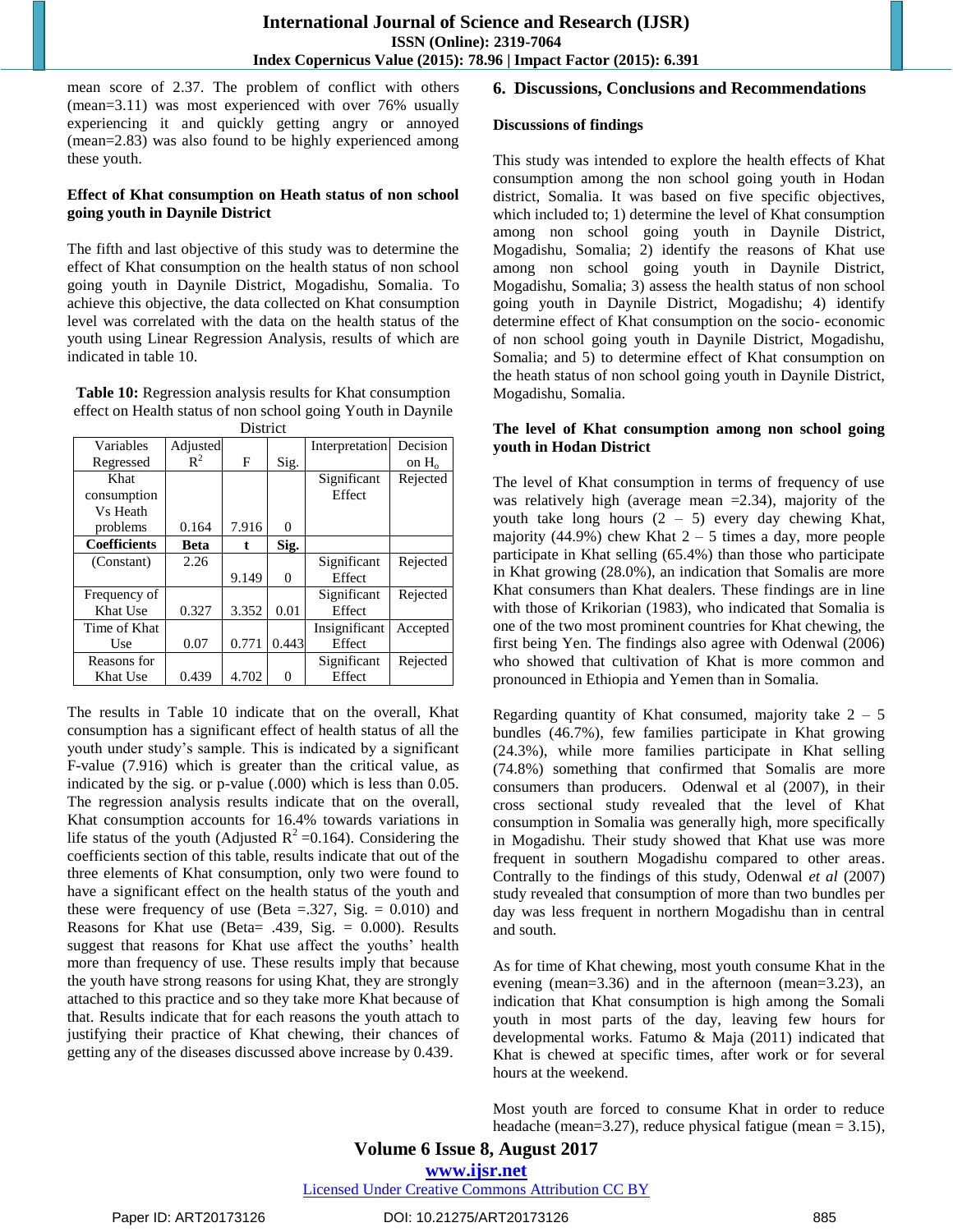to reduce hunger (mean= 3.11) and to promote hard work and reduce body pains (mean=3.07). Regarding the reasons for consuming Khat, Odenwal (2006) indicated that people chew Khat as a habit (casual workers) and to reduce physical fatigue while travelling or working. Marshall (2010) and Morgan (2012) also indicated that Khat is used by farmers and laborers for reducing physical fatigue or hunger, and by drivers and students for improving attention and also counter the effects of hangover, something which this study also proved. Erica (2010) adds that high-school students use Khat to improve attention in class. How far this is true is questionable. He adds that traditionally, Khat is used as a socializing drug, an indication that the consumption of Khat is also culturally rooted in Somalia.

## **Health effects of Khat Chewing experienced by the youth in Daynile District**

Although majority (54.2%) of the youth are unaware of the negative effects of Khat chewing on their health, close to half are aware (almost 46%). This study also found that Khat consumption has a significant effect of health status of all the youth (F = 7.916, sig. = 0.000). Odenwal *et al* (2007) indicated in their study that there was a problem with people"s awareness and knowledge about the dangers of Khat chewing. They recommend that to address this problem of Khat chewing, there is need to strengthen both regulation mechanisms inherent to the Somali culture and consumer awareness of the dangers of drug abuse to their health. It is possible that, because it is common, the youth may have wrong information about the importance of Khat. The truth is that chewing has got more harm than good and so it needs to be discouraged.

This study found out that majority of the youth experience the dependence syndrome as a result of this Khat chewing. Substance abuse and dependence have been identified as risk factors for different aspects of youth life (Odenwal *et al*, 2007). In particular, the youth who have been exposed to ongoing traumatic stress from war may have resulted in posttraumatic stress disorder (PTSD), were frequently found to have high dependency syndrome. Further, the findings strongly support the hypothesis that in Somalia, a subgroup of individuals show excessive (Khat/drug) abuse patterns and severe impairment in everyday functioning; these people may suffer from severe forms of drug dependence and related psychiatric problems (Blows, *et al*, 2005). This finding parallels some studies among Somali immigrants in the UK where a proportion of the respondents showed severe forms of Khat addiction and comorbid abuse of other drugs Patel *et al* (2005). Thus, it is possible to assume that these severely addicted, multiple drug users are not solely found among the youth but also in other vulnerable groups.

This study also found out that more than 70% of the youth usually experience the problems related to cardiovascular effects such as high blood pressure, heart problems and loss of body fitness. Other studies have revealed similar findings; for example Griffiths (1998) indicated that the major effects include those on the gastrointestinal system and the nervous

system. Highlighting other problems, Erica (2010) pointed out problems like constipation, urine retention and acute cardiovascular effects may be regarded as peripheral, autonomic nervous system effects; increased alertness, dependence and to a lesser extent cathine are held responsible for the effect of Khat on the nervous system. The effects of the many other constituents of the plant are either overlooked or even unknown (Bersani, *et al*, 2002). Erica (2010) went ahead to indicate that the desired euphoric effects of Khat start after about an hour of chewing. Blood levels of cathinone start to rise within one hour and peak plasma levels are obtained 90 - 120 min after the onset of chewing. It seems that metabolism is rapid and occurs during the first passage through the liver.

Balint *et al*. (2009.) indicate that Khat use affects almost the whole human organism. They indicated that the main toxic effects include: increased blood pressure, tachycardia, insomnia, anorexia, constipation, general malaise, irritability, migraine and impaired sexual potency in men. According to Raja"a *et al* (2000), Khat chewing appears to be a risk factor for duodenal ulcer. This finding is in conflict and contradiction with Balint *et al*. (2009) works because according to their previous data all the sympathomimetic agents (such as amphetamine and the similar cathine and cathinone) act against gastric and duodenal ulceration. In addition, Khat affects the nervous system and can induce paranoid psychosis and hypomaniac illness with grandiose delusions.

The current study found out that more than 60% of the youth experience problems in breathing, 65% experience immune system problems and over 63% experience problems related to Pneumonia. Previous researchers like Nencini et al. (1984) have indicated that acute sympathomimetic effects of Khat include increasing levels in blood pressure, heart rate, respiratory rate and body temperature. It was also found to be true that many Khat users smoke tobacco during chewing sessions, which may contribute to the increased prevalence of respiratory problems in many Khat users. Tobacco smoking or exposure to second hand smoke is one of the established determinants of respiratory/cardiovascular disease thus the data of such research cause difficulties of interpretation (Birru & Di, 2012). Researchers also indicate that there are many ways in which respiratory diseases can be acquired. For example, it has been suggested that some Khat cafes in the UK are not adequately ventilated, resulting in a potential risk of hazards in terms of both active and passive smoking. Claimed potential respiratory system issues of bronchitis, tachypnoea and dyspnoea may be more related to issues of the Khat using environment and smoking rather than Khat use itself. Disentangling the primary causes of health related harms, argued to be due to Khat, is complicated by, for instance, the use of water pipes and the sale of cigarettes at these cafes. A 2005 WHO report states that smoking using a water pipe poses a serious potential health hazard and is not a safe alternative to cigarette smoking. Smoke from a water pipe contains high levels of toxic chemicals, including high levels of carbon monoxide, metals and cancer-causing chemicals (WHO, 2005).

# **Volume 6 Issue 8, August 2017 <www.ijsr.net>**

#### [Licensed Under Creative Commons Attribution CC BY](http://creativecommons.org/licenses/by/4.0/)

Paper ID: ART20173126 DOI: 10.21275/ART20173126 886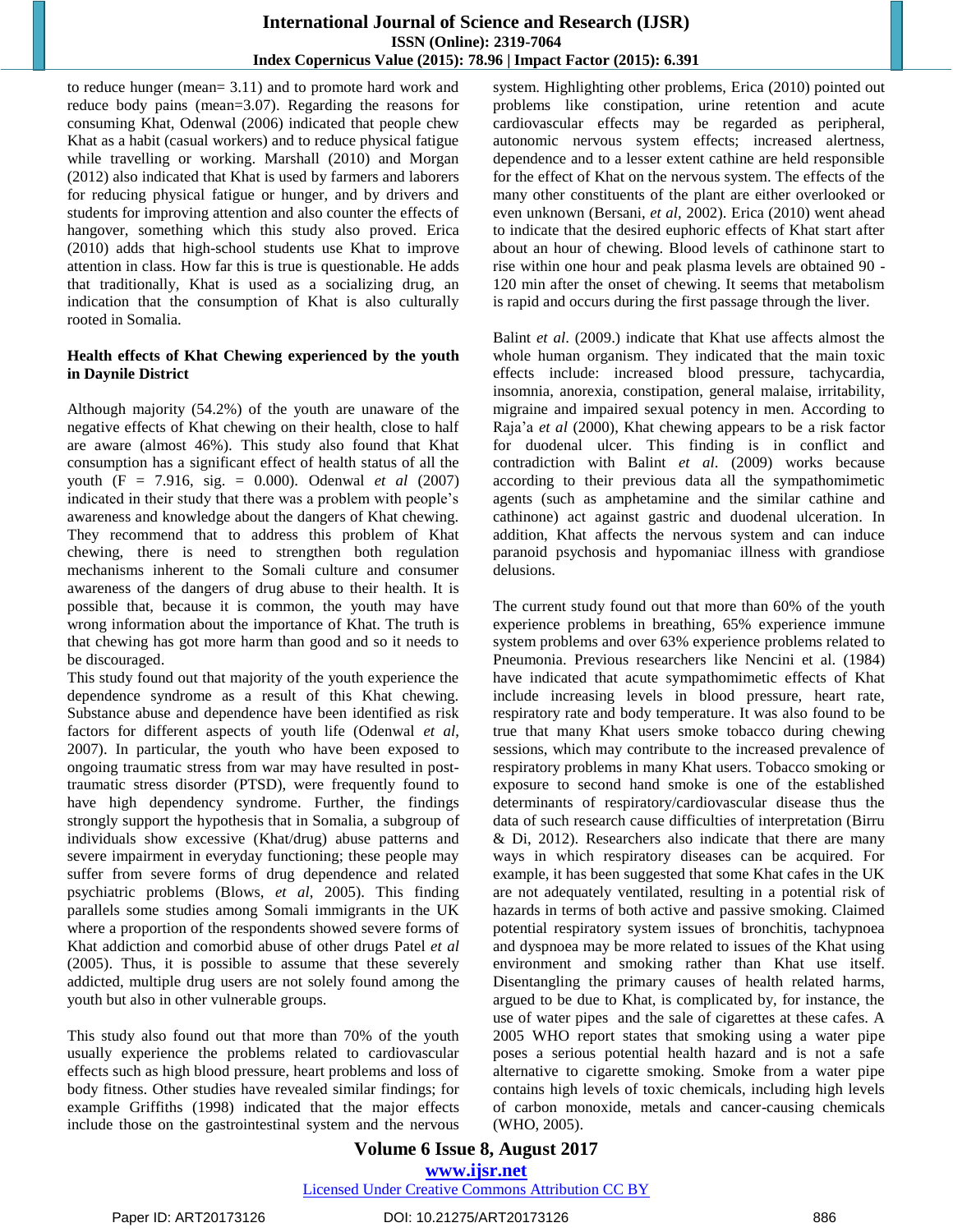# **International Journal of Science and Research (IJSR) ISSN (Online): 2319-7064 Index Copernicus Value (2015): 78.96 | Impact Factor (2015): 6.391**

This study revealed that majority of Khat chewers experience oral and gastrointestinal problems, such as dried mouth/lips, desire to drink a lot, stomach pain and constipation. There are some contradicting evinces on this. For example, Al-Hebshi *et al* (2010) in assessing the effect of Khat chewing on major periodontal pathogens in subgingival plaque samples from subjects with chronic periodontitis, they compared 10 Khat chewers with 10 non-chewers and found out that overall, there was a lower burden of pathogens in plaque samples of Khat users. It was concluded that the lower pathogen burdens were due to a potential probiotic effect of Khat on periodontal microbiota. The ACMD is not aware of any robust evidence reporting increased oral cancer in Khat users. Anecdotal concerns relating to oral cancer raised by some health professionals could be associated with alcohol or tobacco intake and not directly linked to Khat use. These findings should also be placed in the context of those individuals from groups which may experience poor health and lack of access to health services, and also the lack of or limited levels of NHS provision for immigrants. On the other hand, Al-Motarreb et *al.* (2010) suggested that gastrointestinal side effects may be encountered with Khat use, including: stomatitis, oesophagitis, and gastritis. Evidence however is based on a limited number of case reports, hence a need for more empirical evidences.

# **7. Conclusions**

The results of research show that the level of Khat consumption among the youth is at an alarming level and it is worse that Khat consumption is high among the youth which is considered as a drug abuse. The study shows that if nothing is done the level of drug abuse among young people in Somalia may increase. Given the health effects such drugs have on especially young people, the future of the country is in danger. As per this study, there is enough evidence of the adverse health effects are already prevalent among the youth. In more conclusive remarks, we must take into consideration not only the severe medical and public health problems but

undoubtedly consider the customs and traditions of the societies where Khat chewing is common. It is clear that although Khat use has been said to have negative consequences, we need to consider how these effects tamper with the economic development of a country, through effects on the health, time and finances of the most productive section of human resource, the young people.

Finally, there are clear of concerns by professionals and communities which is recognised by the researcher, although further robust research is required. While a number of evidences were revealed by this study about the potential health harms, most were in the form of opinion rather than experimental evidences. In particular, more evidence needs to be collected in terms of potential association between long term Khat consumption and occurrence of acute/chronic adverse health conditions, especially among the youth.

# **8. Recommendations**

It is recommended that Commissioners and Directors of Public Health from Local and national Health Boards, should include Khat in local needs assessments, particularly where there are population groups of vulnerability.

Khat use is found to be present in most local communities of Somalia and so this substance should be included in local generic substance misuse education and prevention initiatives. Khat use should be declared unacceptable by the commissioner of culture in the country. This is to prevent those people who promote Khat use hiding in culture and showing that it is a custom to which people should stick.

It is recommended that there is a need for Local authorities, police and crime commissioners to discourage the consumption of Khat in the community and to declare it as illegal for consumption, production and trade. Special licenses need to be given for those few individuals who may be allowed to grow Khat needed for other purposes.

Security agencies at the beginning need to issue laws prohibiting the selling of Khat to young people. Places or cafes where Khat is commonly chewed from should be monitored so that if young people are there, they should be reprimanded and the adults involved should be punished.

The ministry of trade needs to put up laws to reduce the importation of Khat into the country. This will reduce the supply and or availability of Khat to young people and in the end it will reduce its consumption.

There is a need by medical and health personnel to increase tests of Khat users and publish the results to the community. This will force parents to prevent their children from consuming Khat.

Health education programs disseminated by the mass media to raise the public awareness should focus on the real impact of the habit on the youth and the misconception that Khat enhanced productivity and achievement. More studies are needed to explore other social and educational prospective issues so that more comprehensive preventive strategies could be established. There is therefore a need for health education and promotion programs to increase the awareness of the problem in the population.

# **References**

- [1] Advisory Council on the Misuse of Drugs (ACMD) (2013). Khat: A review of its potential harms to the individual and communities in the UK
- [2] A.Mamry, Al-Habori, M., Al-Aghbari A.A. *et al.* (2002). Investigation into the toxicological effects of Catha edulis leaves: a short term study in animals. *Phytother Res* 2002; 16:127–32.